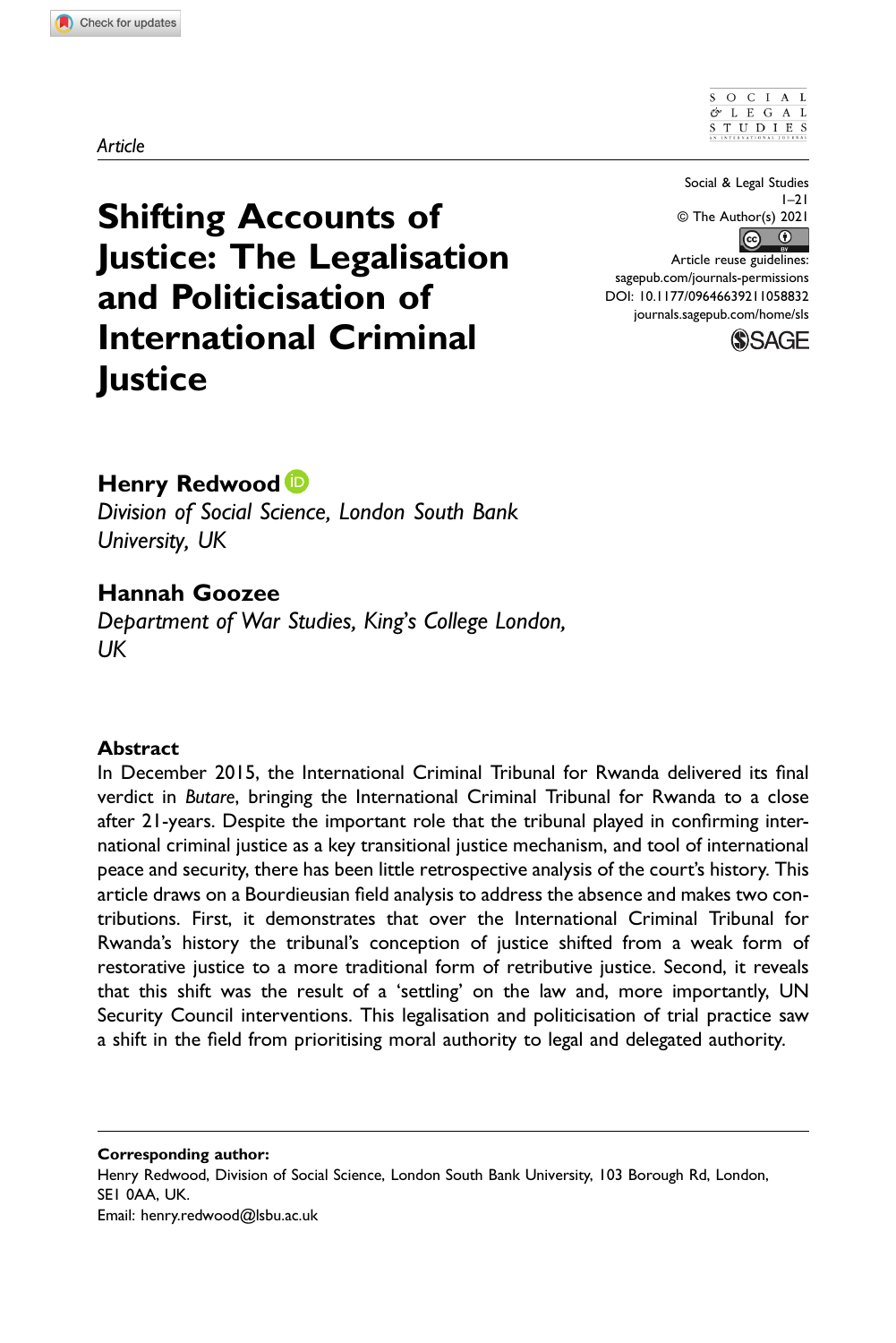#### Keywords

International criminal justice, International Criminal Tribunal for Rwanda, Bourdieu, justice, witnesses, practice, United Nations, transitional justice

## Introduction

In December 2015, the International Criminal Tribunal for Rwanda's (ICTR) appeals chamber delivered the final verdict in *Prosecutor versus Nyamirashoko* et al., which brought the ICTR's 21-year existence to a close.<sup>1</sup> The tribunal, along with the International Criminal Tribunal for the Former Yugoslavia (ICTY), significantly contributed towards the solidification and institutionalisation of international criminal justice (ICJ) (Drumbl, 2005; Hagan et al., 2006; Mégret, 2016), introducing ICJ as a main stay of the international system and a key transitional justice mechanism (ICTR, 1994). Despite this, however, there has been little retrospective analysis as to what the ICTR's history can tell us about how the field of ICJ changed during this important moment in its development, why it took the course it did and what this reveals about the function and purpose of ICJ within the international community.<sup>2</sup>

To address these questions, this article joins a number of scholars who have drawn on Bourdieu's concept of a 'field' to explain the functioning of ICJ (Dezalay, 1986; Dixon and Tenove, 2013; Hagan and Levi, 2005; Madsen, 2018; Mégret, 2016). Whilst each of these studies, discussed further below, offer important insights into the generation of ICJ as a distinct field of practice, this article directly examines how and why ICJ as a field evolved as it did and the political consequence of a shifting approach to justice. This resonates with Eltringham (2019) and Hinton (2012 and 2019), who demonstrate how courts function first and foremost as spaces of social interaction, where the norms and rules of the court are constituted by the performances of different agents (see also Clarke, 2016, 2019). In this article, we build upon these ideas by thinking about how such performances changed overtime and with what particular effect.

This contribution is important for two reasons. First, it offers an insight into what these courts have tried to achieve and how this has changed overtime. This is significant both for the legitimacy of these institutions and for understanding what can be expected of international courts as responses to violence. Second, in placing these institutions within a wider field of practice that extends beyond the court itself, it examines how practices and decisions made 'outside' reverberate 'within' the walls of international courtrooms (Hagan et al., 2006). This challenges the idea that law and politics are two different domains, which remains a persistent view in the study of ICJ. Even studies that explore the political nature of these institutions tend to emphasise the court's ability to maintain an essentially legal sphere of action within the courtrooms themselves (Bassiouni, 2005; Moghalu, 2005). Indeed, scholarship attentive to the political nature of ICJ has tended to focus on the relationship *between* international courts and third parties (Clark, 2018; Kerr, 2004; Rodman, 2014), rather than on the political nature of the law itself (e.g. Kelsall, 2010 and Otto, 2009). In this respect, this article builds on the work of scholars such as Hagan and Levi (2005), Peskin (2008) and Palmer (2015) who show clearly how the interrelation between the court and the 'outside world' shapes practice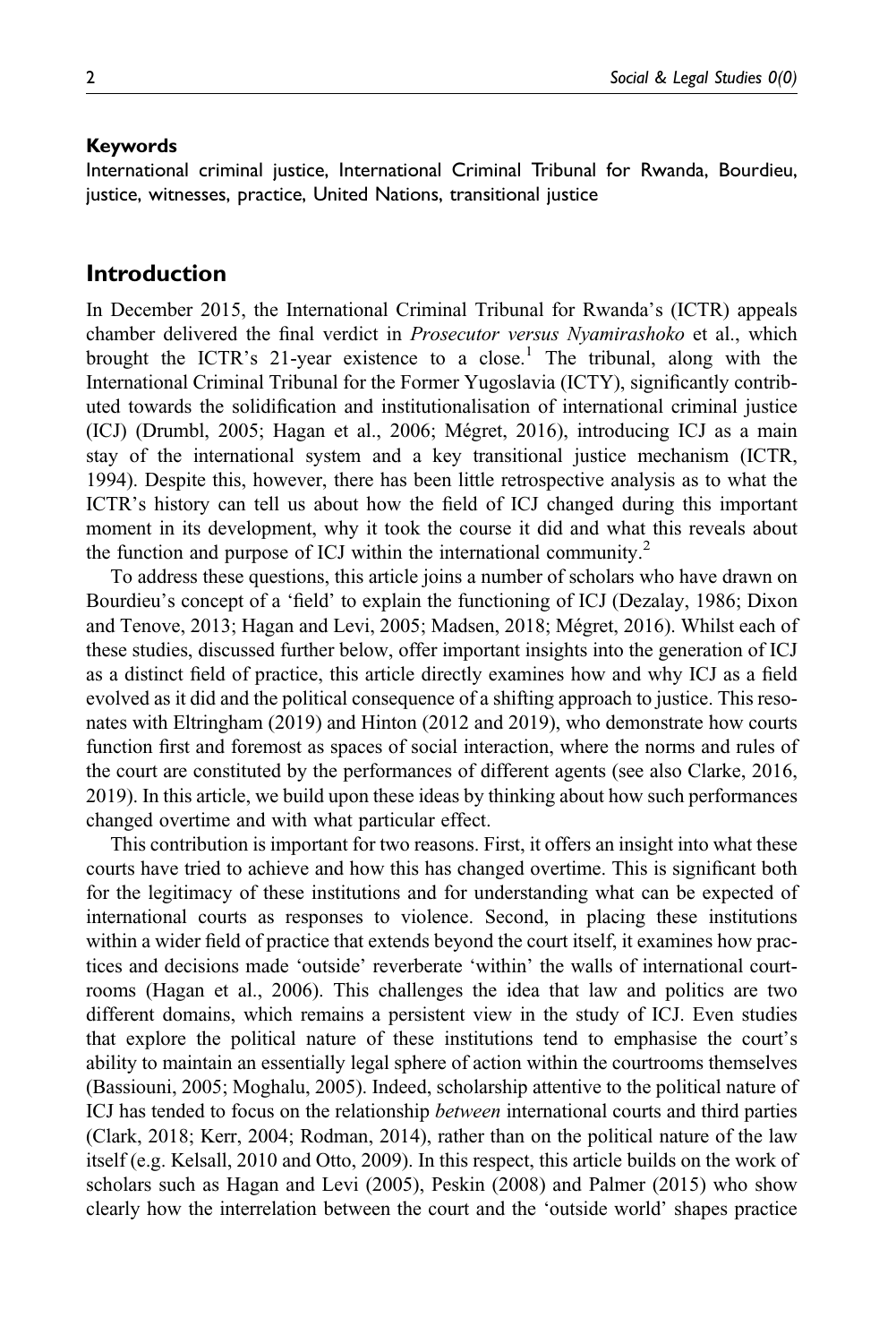within the court (Hagan et al., 2006). This approach highlights the salience of some longstanding ideas from Critical Legal Studies for international law about the porous nature of the courtroom walls and of the inevitable politics of law (Fish, 1993; Kennedy, 1997), and follows Chris Reus–Smit's (2004) call to see international law as both constitutive of and constituted by politics.

The paper proceeds in five sections. The first introduces our methods. The second turns to Bourdieu's field analysis and how it relates to ICJ. The third explores how trial practice evolved at the ICTR. It argues that with time the court's initially broad mandate, underpinned by a weak form of restorative justice, was replaced by a more traditional understanding of retributive justice. The fourth and fifth sections detail why this happened, turning first to the 'legalisation', and second the 'politicisation', of the trial process.

# Methods

For an in depth understanding of trial practice, we focus our analysis on three ICTR trials: Jean Paul Akayesu, Bourgmestre of the Taba Commune (1998); Cyangugu, consisting of Emmanuel Bagambiki – Prefet of Cyangugu Prefecture; Samuel Imanishimwe – Commander of the Cyangugu military camp; and Andre Ntagerura – Minister for Transport and Communication (2003); and Jean-Baptiste Gatete, director within the civil service and former Bourgmestre of the Murambi commune (2011). From a methodological perspective, these trials were selected because they cover: prosecutions spread over the tribunal's history; relatively similar subject matter (making it possible to identify the (dis)similarities with which these subjects were treated); and instances of prosecutorial success (Akayesu and Gatete) and failure (Cyangugu). Whilst not representative of all ICTR trials, the selection offers a way to systematically analyse how ICJ was practiced at the ICTR and how this changed over time. Our trial analysis is supplemented throughout by ICTR judgements, UN and ICTR administrative records, and our own quantitative analysis of trial data available from the ICTR online archives (Goozee, 2020).

To analysis this vast amount of data, NVIVO software was used. Whilst described in greater detail elsewhere (Redwood, 2021), NVIVO helped code the data drawing on an archaeological methodology (Foucault, 1972). This offers a means through which to systematically analysis the rules that underpin how knowledge is produced and how these rules change, by searching for the regularity through which statements are made within a discourse, as divided into four different categories of statements: objects (in relation to international courts this would include, for example, perpetrators), subjects (e.g. prosecutors), concepts (e.g. genocide) and strategies (e.g. the determination of guilt). What was included in these categories initially emerged from our analysis of the literature on international courts. However, these subsequently evolved and expanded iteratively as the analysis progressed.

We also drew upon 22 semi-structured interviews conducted between 2015-9, which were focused on the ICTR's shifting approach to trial practice, with former ICTR employees, including two Registrars, a Prosecutor, a Head of Appeals, and two Presidents. A snowballing method was used to select interviewees, but we additionally secured a spread of actors from across the different sections of the tribunal (and so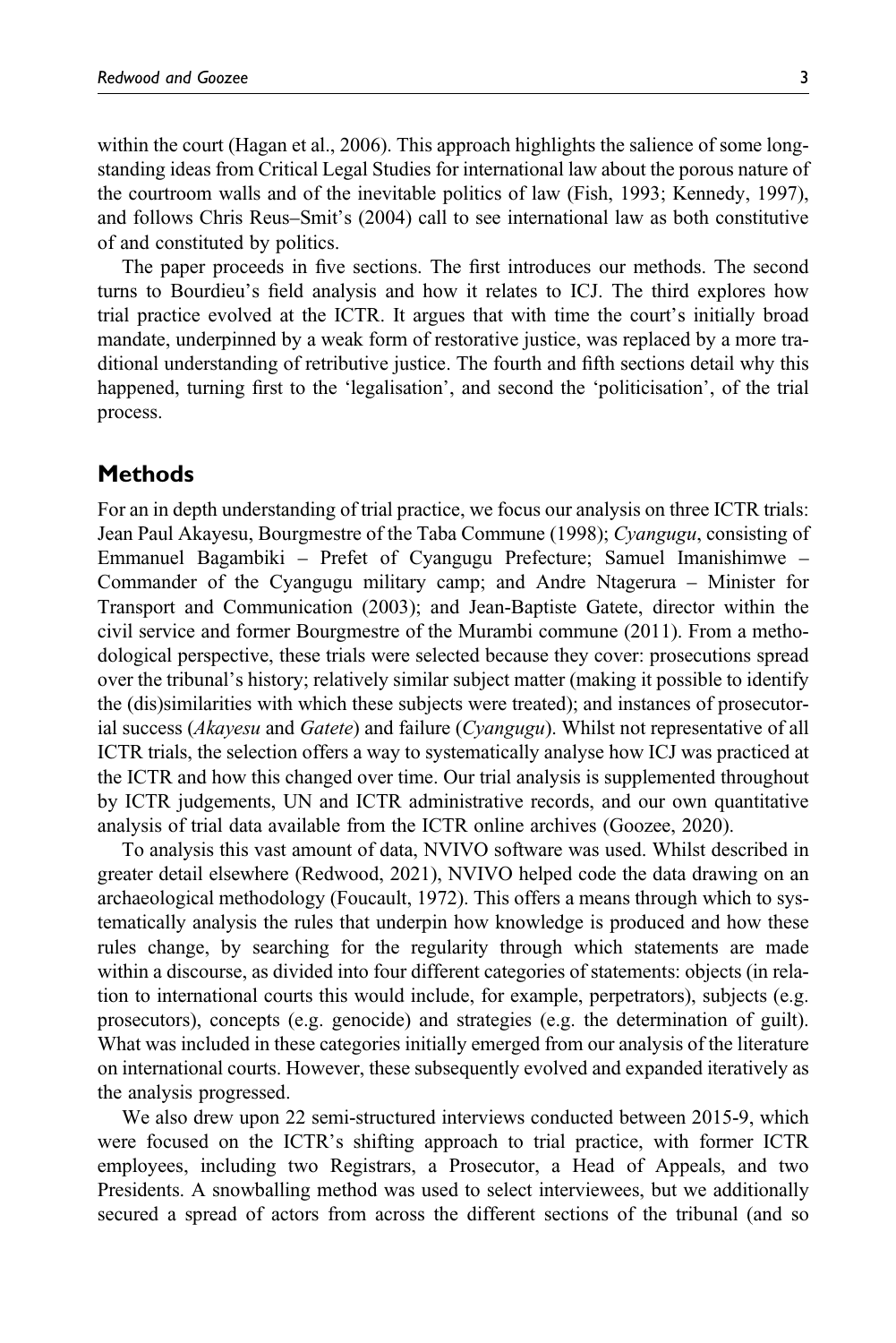within our sample included members of the prosecution  $(11)$ , defence  $(1)$ , registry  $(6)$  and chambers (4). Access was facilitated as one of the authors worked as a legal intern at the Office of the Prosecutor (OTP) for some of this time, which additionally means that the participants were skewed towards the prosecution. As such, there is no claim that this is sample is representative of all that have worked at the tribunal.

Any issues that this might cause is mitigated by two further points. First, the interviews were triangulated using data produced by other publicly accessible interviews with tribunal staff, such as the 'Voice from the Rwanda Tribunal' project (Friedman et al., 2008). Second, the interviews were read deductively against findings from the main analysis of the archival records to substantiate those findings. In this respect, one of the authors also conducted descriptive statistical analysis on three aspects of ICTR trials records – trial length, number of charges and number of witnesses – to further verify our analysis (Goozee, 2020). As such, while relying heavily on our analysis of the archival material, the following analysis emerges from the cross referencing between these different data sets.

One final point can be made in terms our approach. Our analysis was concerned with understanding how different agents inside and outside the tribunal influenced the way in which the trials were pursued, and ultimately what vision of justice emerged. This, then, meant moving beyond the commonplace interest in the prosecution (though they feature prominently in the analysis as, for the most part, it was the prosecution that set the parameters of each case at the ICTR) to examine other agents' impact including judges, defence, registry, witnesses, the UN Security Council and General Assembly, diplomats and human rights activists. Inspired by Bourdieu, discussed below, the analysis is interested in how these agents interacted with and contested each other to determine the way in which law was practiced at the ICTR.

# Bourdieu and ICJ

Fields are limited domains of practice, populated by different agents fulfilling different roles. Within a field, all agents broadly agree to abide by a set of rules about how each should function and the field's broader purpose (Bourdieu, 1995). These rules, norms, and assumptions – often unspoken – form a field's Habitus (Bourdieu, 1987). A variety of different forms of capital are available to these different agents, but these are unevenly valued, and unevenly distributed between the agents, meaning that a hierarchy of agents is produced (Bourdieu, 1987 and1995). As Hagan and Levi argue, examining the interrelation between different agents – pursuing different strategies to advance or defend their position – is crucial to understanding how a field operates (2005: 1501). Bourdieu argues that agents compete to acquire capital, but also to change the ascribed value of different types of capital within the field, which determines their position in the hierarchy (Bourdieu, 1995; Mégret, 2016). This results in both a change in the value of the different forms of capital and also a shift in practices within the field. Thus, as a result of competing interests, the way a field functions, and even the purpose of that field, is likely to change over time.

Several scholars have applied Bourdieu to ICJ, particularly to understand how the ICJ (re-)emerged as a field in the 1990s. Dixon and Tenove argue that ICJ is created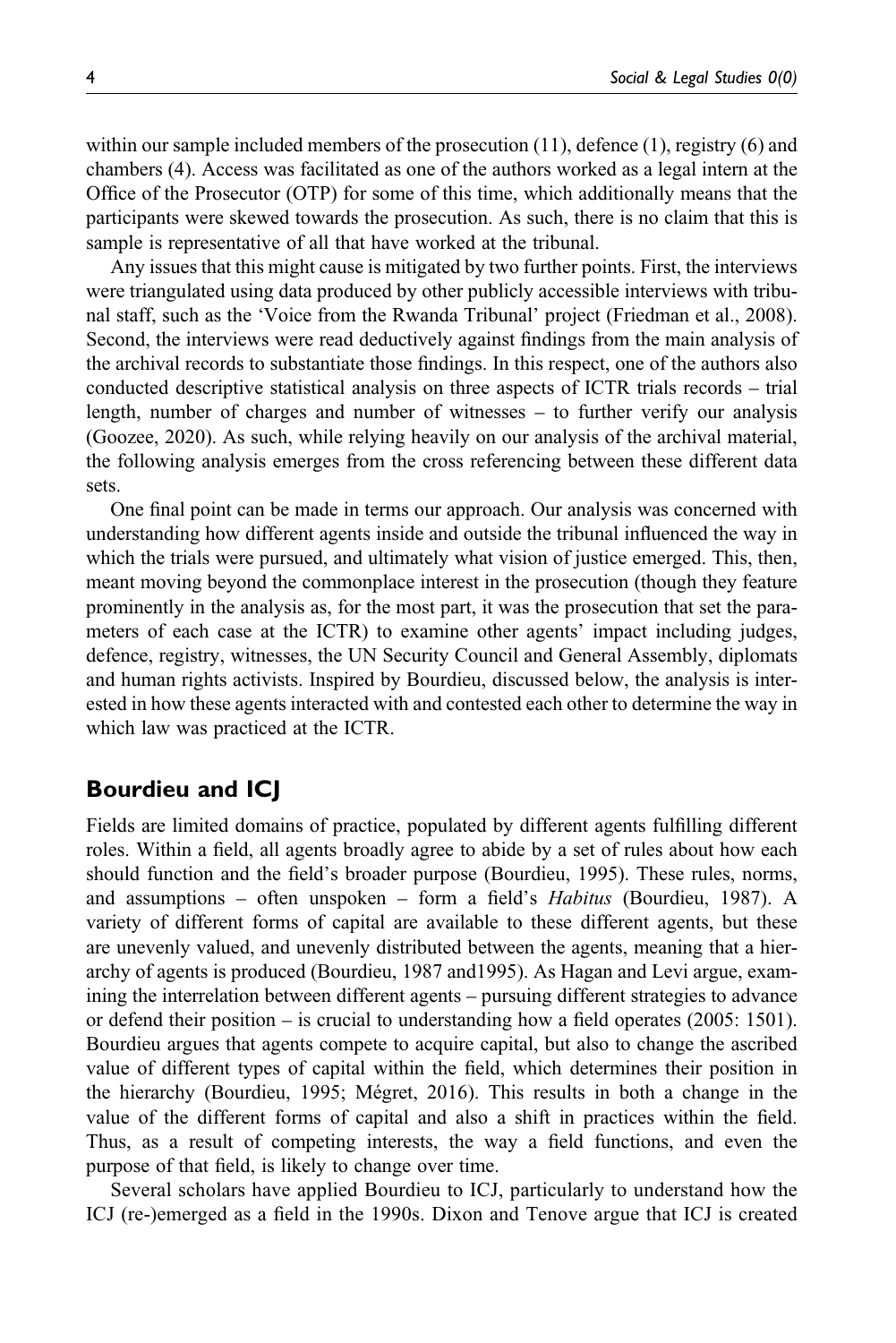through the overlapping of the three global fields of diplomacy, criminal justice and human rights advocacy, and that ICJ's agents are drawn from these three fields (2013: 393-4 and 412). Each of these groups of agents rely on different forms of authority (analogous to Bourdieu's term 'capital'), which are replicated in their own field and within ICJ: delegated, legal, moral, and expert (Dixon and Tenove, 2013: 403-4). Diplomatic agents rely largely on delegated authority; legal agents on legal and moral authority; human rights agents on moral authority; and all agents employ expert authority (Dixon and Tenove, 2013: 408-9; see also Mégret, 2016). Crucially, this renders international courts as sites where competing interests collide, and where, following Bourdieu, this competition results in shifts in practice within the field (Eltringham, 2014: 543-5).

Hagan and Levi have similarly examined how ICJ is made real through prosecutorial and judicial action (2005). They argue that the force of law comes not from legal texts themselves, but the way the text is brought into being and contested. It is the process through which law is made as law that is key to understanding its authority (Ibid: 1502). They emphasise the importance of both how ICJ creatively adapts to the reality that it seeks to control, and also the repetitive nature of the application of law, which gives the field the appearance of a timeless, objective, application of rules (Dezalay,1986:100-5; see also Eltringham, 2019: 56-84).

What unites these accounts is a belief that Bourdieusian analysis can explicate how the field of ICJ has emerged as a legitimate part of international governance. Yet, what is less present in these works is an understanding of how ICJ practice changes overtime. Understanding this, as the following argues, requires both analysing the effects of competition between different agents (Dezalay, 1986: 104; Madsen, 2018: 199) and how conditions outside of the courtroom influence what happens inside (Hagan et al., 2006: 587; See also Madsen, 2018: 203). Doing so, this article demonstrates how the understanding of justice underpinning the field shifted from one focused on achieving a number of extrajudicial goals to one fixated on speed and efficiency. Drawing in particular on Dixon and Tenove's outline of ICJ as the interlinking of criminal law, human rights law and diplomacy, we argue that the shift resulted from alterations to the value of different forms of authority within the field, as increasingly legal, delegated, and to a degree expert, authority superseded the initial prominence of moral authority.

### Shifting Accounts of Justice

At the ICTR's outset, Richard Goldstone, the ICTR and ICTY's first Prosecutor, highlighted several extra-judicial goals that the ICTR would pursue (Goldstone, 1995). Like truth commissions, trials could offer a space where: a new and authoritative account could be created; victims, as witnesses, could come to terms with the past; international law developed; and that this combined could make a significant contribution to the rebuilding and reconciliation of Rwanda and the international community (Goldstone, 1995; ICTR, 1994). With this, the retributive model of justice that traditionally underpins criminal justice was augmented to include some of the traits more often associated with restorative justice (McEvoy, 2007; Pena and Carayon, 2013: 518-23). Whilst Pena and Carayon (2013) argue that the ICTR, along with the ICTY, failed to achieve this more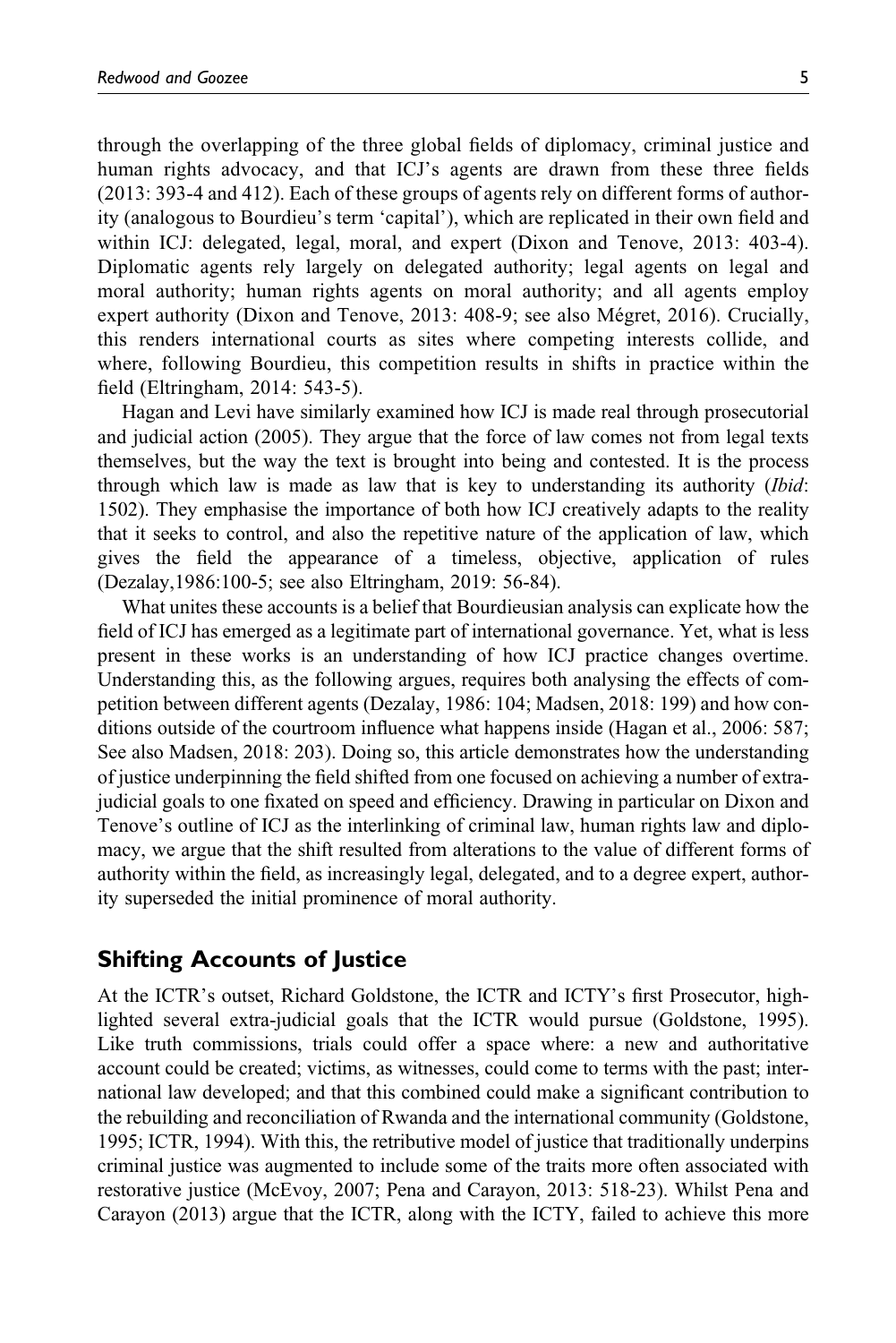expansive vision, this section demonstrates that a quasi-restorative justice did initially influence ICTR trial practice. Indeed, some of the normative changes that Pena and Carayon (2013), and Findlay and Henham (2005), call for – expanding conditions of admissibility, emphasising the contextual nature of the crimes, and including victims in establishing the boundaries of the case – were aspects of ICTR's early courtroom practice.

ICTR trial practice initially reflected a concern with achieving the extrajudicial goals outlined by Goldstone, and there was broad agreement amongst the different agents involved in the trials to this effect. First, it is apparent that there was a drive to construct a 'just truth'. As Madeleine Albright, US Ambassador to the UN in 1994, declared, the tribunal 'will establish the historical record before the guilty can reinvent the truth' (Washington Post, 1994). This was elaborated on by Goldstone (2001: 120-1) who argued:

This link between peace and justice, between the work of the Criminal Tribunals and stability in Yugoslavia and Rwanda is, jurisprudentially speaking, extremely interesting… National criminal law function primarily to punish perpetrators for violating societal norms encapsulated in the common law and in statutes, and thereby provide satisfaction to the parties most directly injured by the crime. …On the international level, however, the crucial link between criminal prosecution and the preservation of peace and stability shifts the focus away from pure retribution, to notions of restoring the rule of law and justly establishing the truth, thereby preventing denials and revisionism…

The OTP's indictment strategy also reflected this concern with a just truth, and this as such captured the breadth and full extent of the violence in Rwanda. Accordingly, a wide range of accused were indicted – including: government ministers, bourgmestres, préfets, priests, businesspersons, journalists, singers, doctors, military personnel, gendarmes, local militia, conselliers, and other local persons of significance (Moghalu, 2005: 84; ICTR, 2009a: 2) – and each of Rwanda's seven prefectures were covered. The OTP believed that there was *one* genocide and that it was their duty to demonstrate this within the tribunal's record. Arbour, on becoming Prosecutor in 1997, pursued this narrative through a 'mega trial' that attempted, ultimately unsuccessfully, to indict 29 persons (Adeogun-Phillips, 2008; Egbe, 2008). This attempt to capture a broad array of crimes and tell the story of the genocide was replicated in Karemera et al. (Government 1), which utilised the position of the accused as leaders in the genocidal conspiracy to tell a full account the genocide (Anonymous, 2015), and show the genocide as an orchestrated government policy.

This didactic approach also had consequences for the victim witnesses' role in the trials. A close analysis of the *Akayesu* trial transcripts, for instance, brings doubt to transitional justice scholars' claim that courts inevitably silence witnesses, as law extracts what is of legal value from witnesses (e.g. Dembour and Haslam, 2004: 163-5). Rather, witnesses played a significant role in shaping ICTR trials by co-constructing the court's account of violence and, more broadly, influencing how trials were approached. This included the witnesses' role during the pre-trial phase, as the prosecution relied almost completely on witness testimony to construct their cases (Eltringham,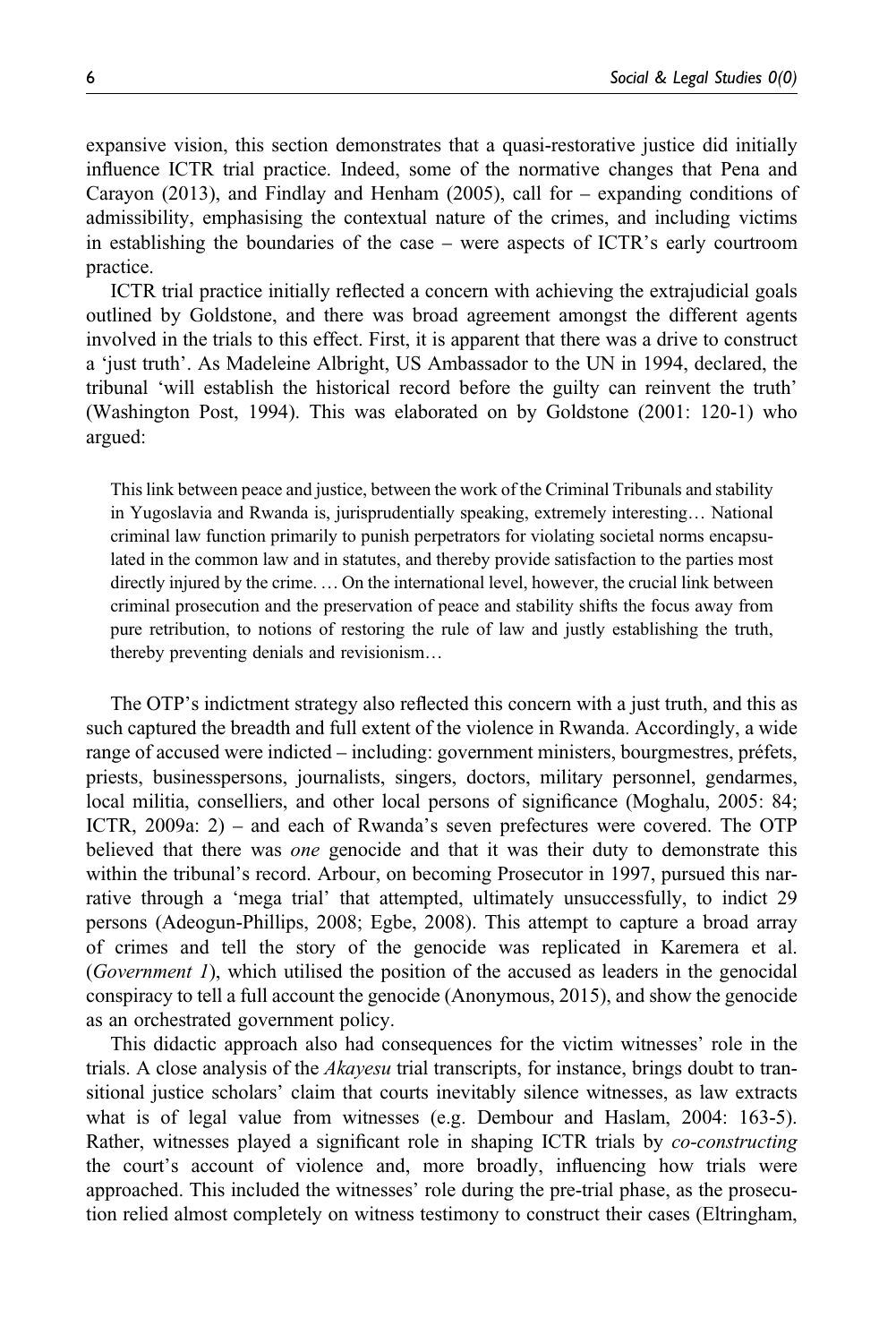2009: 65-7; ICTR, 2000: 94-6). But the influence also continued into the trials as the witnesses contested and reshaped the trials' accounts whilst on the stand. For instance, despite defence objections, witnesses regularly succeeded in expanding the scope of both their pre-trial statements and the indictment as they testified (two instruments that should have constrained their accounts). This could result in significant shifts in a trial's narrative framework, demonstrated by the impact of Witness H and Witness J's testimony as to their witnessing of sexual violence in Akayesu (ICTR, 1997a; 1997b). This testimony sat uneasily within the courtroom at the point it was given due to absence of sexual violence charges in the indictment. This meant that the defence had not been pre–warned of the witnesses' incriminating testimony, undermining their right to a fair trial. However, the testimony along with an amicus curie brief from a human rights organisation (ICTR, 1997c), led the prosecution to introduce six new counts relating to sexual violence in an amended indictment (ICTR, 1997d; Moore, 2016).

The judges accepted the new indictment despite that the prosecution's case had all but closed. Five new witnesses were subsequently heard, which ultimately led to the ruling that rape could be considered an act of genocide. The judges' decision here reflected their approach to the trial process, and specifically witnesses, during *Akayesu*, which, like the OTP, suggested a concern with doing more than simply delivering verdicts. For not only was the acceptance of the amended indictment at that late stage of the trial legally questionable, but this decision was particularly pushed for by Judge Pillay who was concerned that the tribunal adequately prosecuted gender-based violence, something that was also being pushed for by human rights groups outside of the tribunal (Appeals Judge, 2016; ICTR, 1997c).<sup>3</sup> This suggests a coming together of the interest of agents from different positions from within the field to determine the way in which trials were approached in the ICTR's early years.

The judges' more expansive approach was seen elsewhere too, as they drew on the witnesses' experience to define and shape the law. In *Akayesu*, for example, the judges drew on the witnesses' testimony relating to sexual violence to offer a particularly broad definition of that crime, which held that rape could not 'be captured in a mechanical description of objects and body parts' and instead found that it was 'a physical invasion of a sexual nature, committed on a person under circumstances which are coercive' (ICTR, 1998a: 204-1, 274-6). Witness testimony also influenced the judges' decision that in the context of genocide a lack of consent from the victims of sexual violence should be presumed given the inherently coercive nature of the surrounding environment (ICTR, 1998a: 275), and that rape could constitute an act of genocide (ICTR, 1998a: 282 and 290).<sup>4</sup> This approach was further reflected in the judges' reasoning that emphasised the need to take into consideration the specificity of the witnesses' experiences when determining their credibility. This meant being aware of their cultural background, and also the witnesses' traumatic experiences during the genocide (ICTR, 1998a: 42-4 and 76-7). By taking these factors into consideration the very practices of the court appeared to be shaped around the witnesses' experiences. This reflects what Martinez and Danner (2005: 132-7) have observed as the intrusion of a more human rights inspired methodology into international criminal law in the early 1990s, whereby the emphasis was on expansionist interpretations of the law to protect the rights and interests of the victims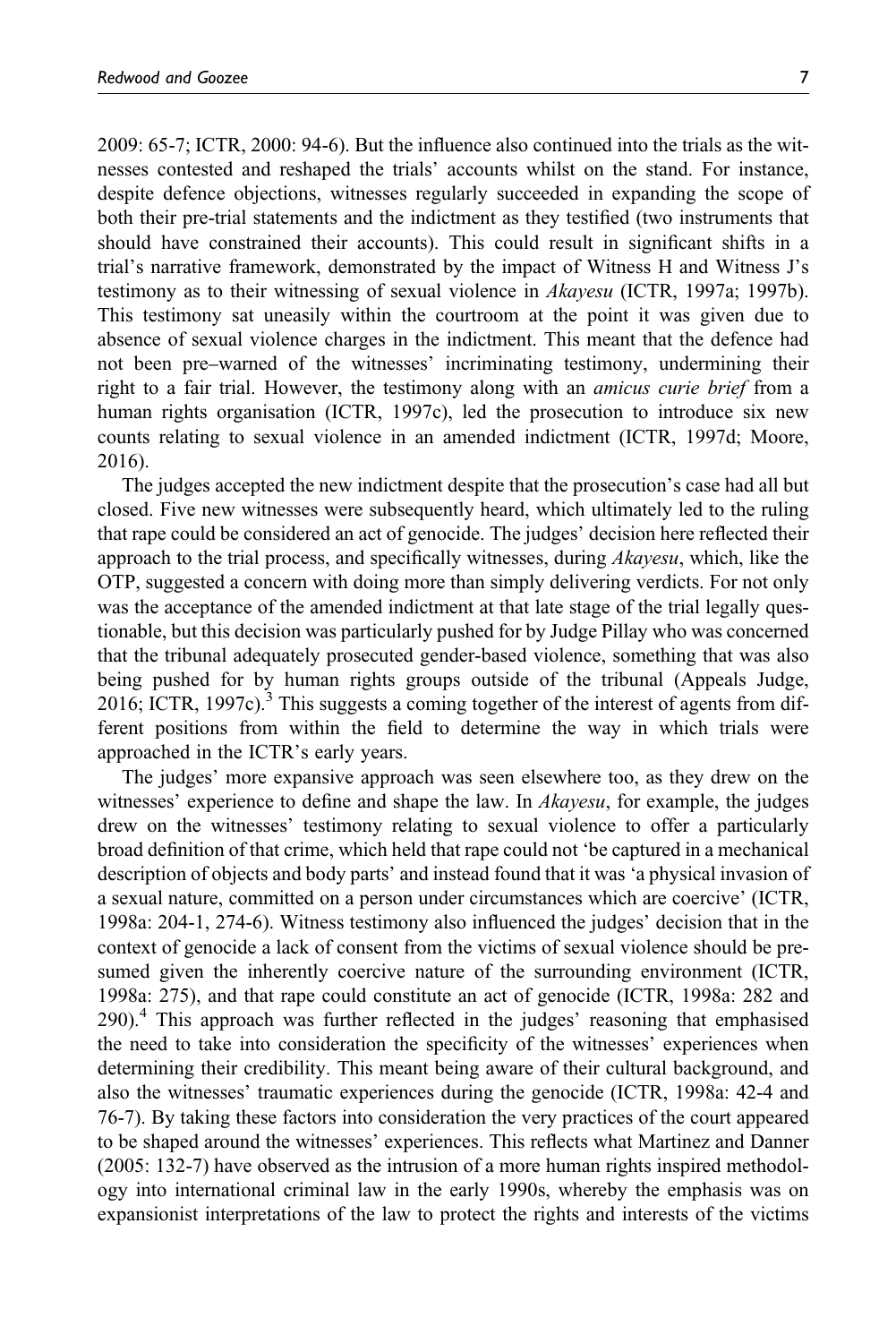and the wider affected community. This suggests, in turn, that at this time, moral authority carried considerable weight within the field.

Overtime, however, the tribunal's approach changed. First, capturing a 'just truth' became less of a priority.<sup>5</sup> In *Gatete*, one of the ICTR's last trials, the OTP dropped fourteen of nineteen specific allegations lodged against Gatete in the amended indictment, including any reference to Gatete's significant contribution to the preparation of the genocide (ICTR, 2011: 8-9; 2004a: 3; 2009a: 7; 2003a: 6). Indeed, the prosecution prosecuted Gatete in a manner that appeared driven by a concern with making it as quick and efficient as possible, rather than with ensuring a holistic account of the violence was produced. A former member of the OTP noted that overtime OTP strategy became more focused on the legal outputs and stopped trying to construct 'fluffy histories' (Anonymous, 2, 2015). This change was also reflected in a shift in discourse within the chambers. The judges in one decision noted:

During its early history, it was valuable for the purpose of the historical record for Trial Chambers to gather evidence documenting the overall course of the genocide and to enter findings of fact on the basis of that evidence […]. At this stage, the tribunal need not demand further documentation […] (ICTR, 2006a: 14).

These findings are mirrored in a quantitative analysis of the ICTR trials, which suggest that whilst in 1995 the average number of charges listed on the first indictment was 8.5, by 2008 it had fallen to 3.8.<sup>6</sup> Hassan Jallow, the Prosecutor from 2003, noted in this respect:

[...] we decided that the indictments themselves had to be much more focused, much shorter, much leaner because the old indictments we had here were quite big, I mean very lengthy documents and we thought we should try and have what we call "lean and mean" indictments rather than big ones. Try and focus on less crimes in respect of an accused […]. If you had, if you could proceed on three counts you, you, you did that[…].

This change effected how witnesses were treated, as they were increasingly instrumentalized; particularly noticeable when it came to the legal agents questioning style. Compared with Akayesu, in Gatete witnesses were asked shorter and more targeted questions (ICTR, 2009b: 14–30). In *Gatete*, the prosecution even interjected during their own witnesses' testimony to bring it to order (ICTR, 2009b: 15. See also ICTR, 2009c: 81). As Redwood (2021, 157-161) argues, with time the needs of victims were jettisoned, also evident in the harm that participating in trials could cause witnesses – with a number of witnesses killed as a result of working with the tribunal – and the failure of ICTR outreach projects to meaningfully engage with victims' needs.

The judges' role also changed in this respect and by *Gatete* their questioning had become more combative. At some points, the *Gatete* bench questioned the witnesses in a manner that blurred the line between the judges and the prosecution and defence. For example: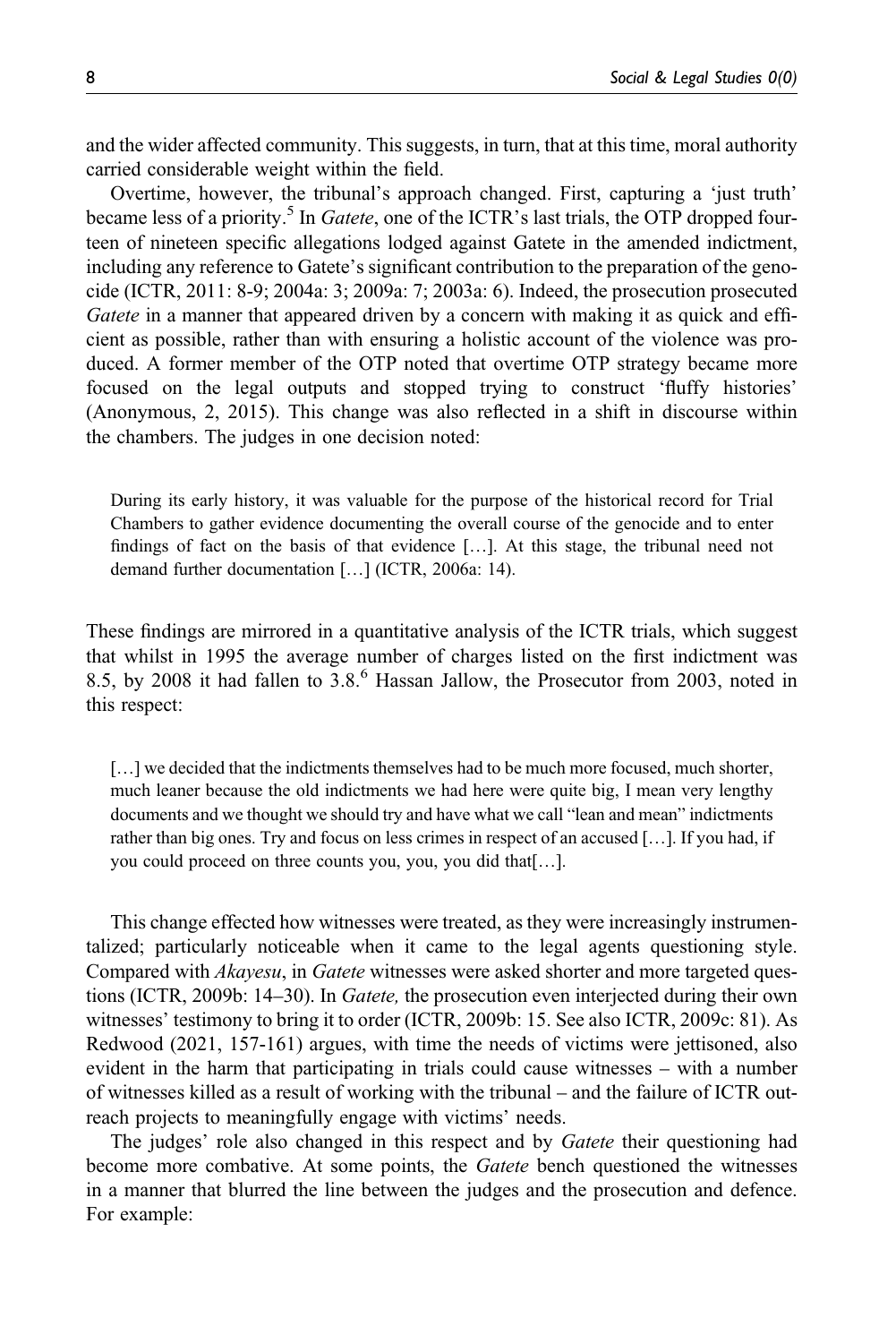Judge Muthoga: Yes. I'm asking you – look this side, Mr Witness. I'm asking you to tell me, did you actually look out to see if Mr Gatete was there or not, amongst those 50 of you?

The Witness: As I was getting ready to strike him with a hammer, I had the time to look around me to see the people who were present or those who were not present. Gatete was not there.

Judge Muthoga: So Gatete is one of the people you expected to be there but was not there? (ICTR, 2010a: 76).

These interventions were particularly intrusive during the defence's case, which led to a degree of friction between the defence and the judges (ICTR, 2010b: 50). After the judges intervened once more, *Gatete's* defence counsel, Ms Poulain, argued:

Ms Poulain: And it is an open question which requires eventually a long answer. I'm very sorry, President, but it's *our* evidence.

Madam President: No. They are – not necessary – detailed answer. We don't need all these details. If he's a good administrator, say he's a good administrator, if he wants it to be said that he was a good leader and administrator and good – a good leader or authority in the commune. But he should not go on giving us each and everything.

Ms Poulain: Well, I think it gives more weight to the evidence than a simple affirmation. I am sorry (ICTR, 2010b: 50, emphasis added).

The judges also started to order the counsels to reduce the number of witnesses called to speed up the trials (e.g.  $TRA001998/1$ , 44; Meron, 2004: 523). During Cyangugu the Presiding judge pleaded with the defence to reduce the witness lists.

Judge Ostrovsky is looking at the list in which you are drowning us with witnesses, and we don't wish to be drowned. So take us seriously about reducing this list substantially, substantially (ICTR, 2002a: 7, emphasis added). $'$ 

This trend is also born out statistically, as the average number of prosecution witnesses per trial decreased from 52.8 to 20.3 over the ICTR's lifetime,<sup>8</sup> and the average length of trials decreased from 211.68 to only 48.9 days.<sup>9</sup> Returning to a comparison between Akayesu and Gatete, in Akayesu the prosecution spread its charges over 15 counts and called 28 witnesses over 31 trial days (ICTR, 1998: para 24). Yet, in Gatete, a relatively similar defendant to Akayesu, the prosecution called just 22 witnesses over 12 days to speak to 7 counts (ICTR, 2011: 1). The 2009 trial of Yussuf Munyakazi took a mere 19 trial days, with the prosecution only calling 11 Witnesses heard across 7 trial days (ICTR, 201°c; Goozee, 2020).

This mirrors Langer's (2005: 890) findings that overtime there was a shift from an adversarial to managerial model of judging, and others who argued that there was an assertion of inquisitorial or civil law forms of judicial control as the ad hoc tribunals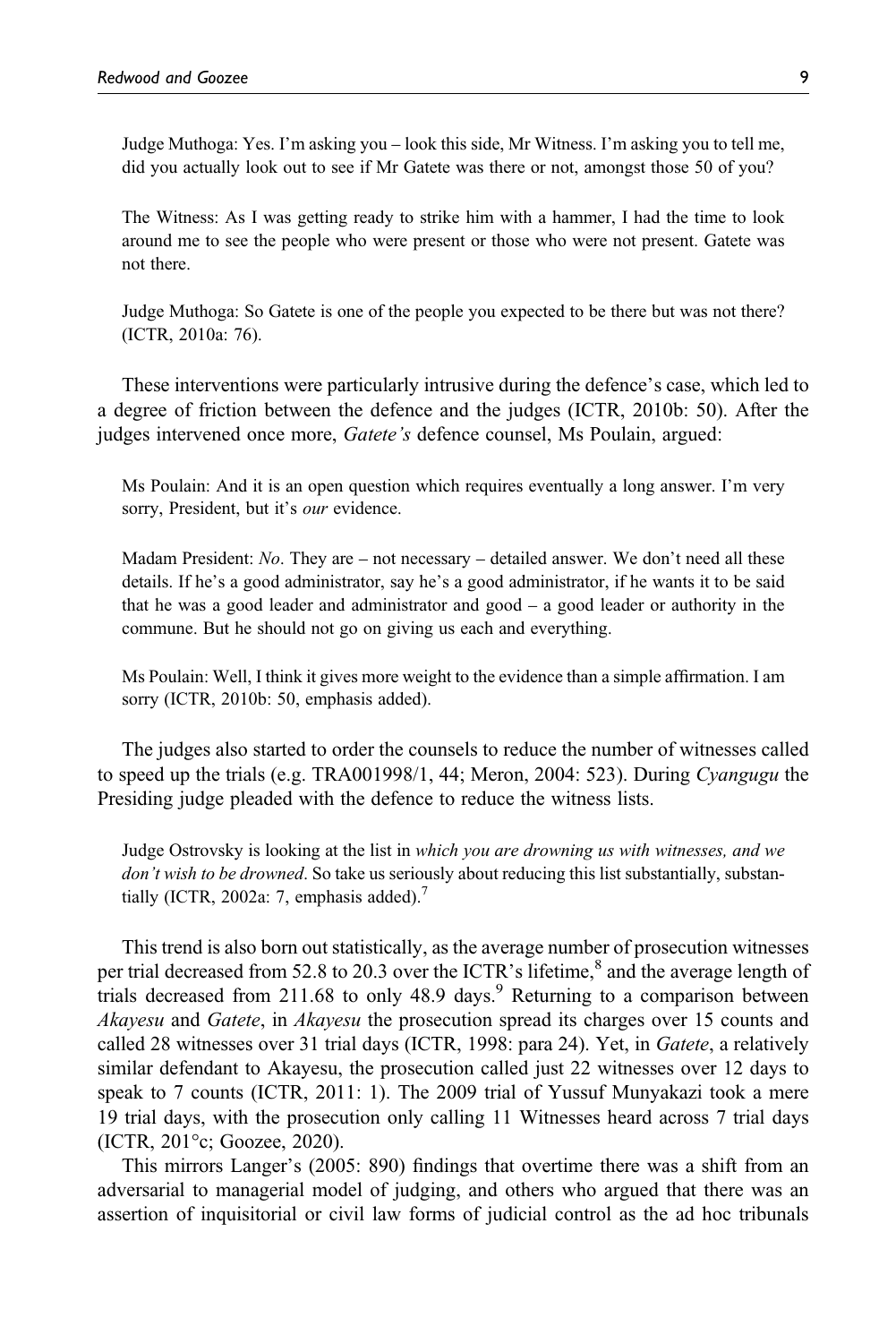progressed, explored further below (Findlay, 2013: 49). Moreover, these changes also represent a shift in the ICTR's conception of justice. What began as a broad approach to trials that looked to do more than simply establish the accused's guilt, which represented a weak form of restorative justice, underpinned by the increased value of moral authority within the field, evolved into a more limited focus on efficient trials and reflected a more classically retributive model of justice. The following looks at why this shift occurred, turning to the legalisation and politicisation of justice at the ICTR. This demonstrates that whilst the value of moral authority decreased overtime, legal, delegate, and to a degree, expert authority increased in prominence within the field.

### Legalisation

The field of ICJ, like any field, is concerned with creating a space of relative autonomous practice and authority (Bourdieu, 1987). Several scholars contend that ICJ has generated authority through the mobilisation of legalism as the dominant frame through which its actions are interpreted (Czarnetsky and Rychlak, 2003; Hagan et al., 2006; McEvoy, 2007). For McEvoy (2007: 417), legalism – defined by Shklar (1986, 1) as 'the ethical attitude that holds moral conduct to be a matter of rule following, and moral relationships to consist of duties and rights determined by rules' – has 'seductive' qualities, particularly in transitional contexts. More specifically, Hagan et al. (2006) assert that the ICTY and ICTR were initially legitimised based on principles of liberal legalism (2006), and they drew on certain features from this legal model (such as individual criminal responsibility) to enhance their authority. They (2006: 587) argue in this respect that scholars can 'conceive of these transnational institutions as bodies that "actualize schemas" – such as legal liberalism  $[sic]$  – and as "resources" through which these schemas are instantiated, justified, and reproduced'.

Yet with so much of ICJ's substantive and procedural law undetermined at the ICTR and ICTY's outset, it is also the case that a degree of creativity was required as the emergent field of ICJ looked to establish itself as a coherent and timeless set of rules. Thus, a blend of creativity and repetition was required to establish ICJ's legitimacy (Hagan and Levi, 2005: 1503; Hagan et al., 2006: 587). This section examines this interrelationship between creativity and repetition at the ICTR and argues that overtime the ICTR's legal framework became more stable, consistent and predictable. This builds on Hagan et al.'s (2006) exploration of how the broader legal framework underpinning the ICTY adapted with time and examines how ICTR trial practice evolved and with what effect.

At *Akayesu* (1996), the ICTR's first trial, there was little to go on in terms of legal precedent. This was restricted to the jurisprudence created at *Nuremberg*, the ICTY's rules of procedure and evidence (RPE) which formed the basis of the ICTR's RPE, and relevant municipal law. Many aspects of the tribunal's statute were explored for the first time within the early judgements, producing, in some cases, completely new legal definitions (ICTR Judge, 2015). As one former ICTR trial attorney noted: 'The law is being developed as we speak. We are the ones who are developing the law. We create the jurisprudence' (Adeogun-Phillips, 2008: 7). This type of creative intervention is central to understanding how law evolves and maintains a sense of legitimacy (Byrne, 2010: 244; Meron, 2004: 521; Dezalay,1986).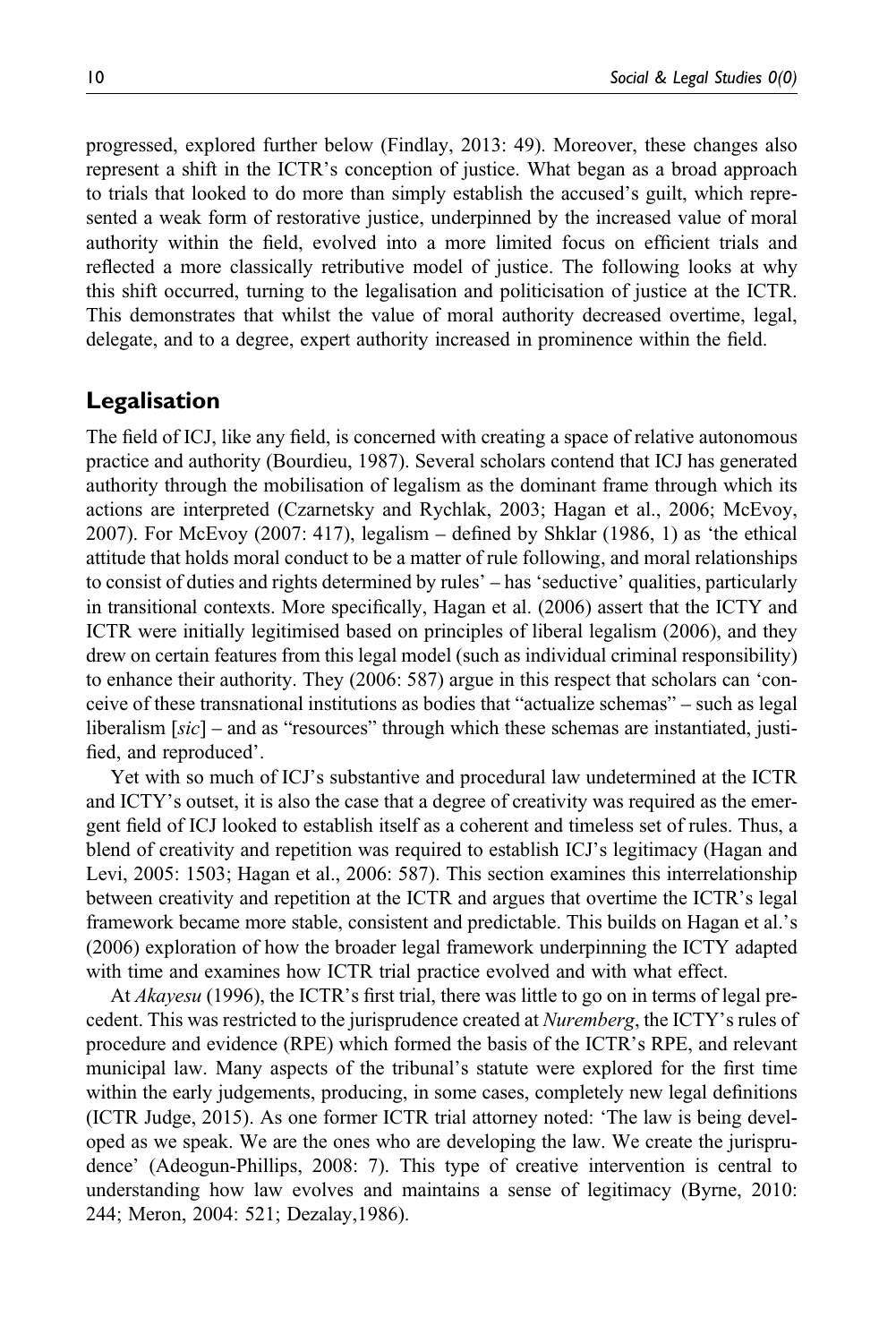Over time, however, the law settled (Senior Appeals Attorney, 2015). The repetitive citation of the law 'as it is' through precedent, as Bourdieu reminds us, is key to establishing law's authority (Bourdieu, 1987). This gives law both a timeless quality, but also renders the judges' rulings as an application of the law as it really is, rather than a political decision. This gives judicial rulings a symbolic power that places it beyond, or outside, of politics (Madsen, 2018: 190), and reflects what Graubart (2010) saw as the deepening of the legalisation of ICJ at the ICTR.

The repetition and solidification of law also had implications for trial practice. This influenced how the parties' presented evidence, as it became clearer what was needed to establish the occurrence of a crime. Two things are notable when comparing Akayesu and Gatete in this respect. First, compared to Gatete, the Akayesu closing arguments and judgement paid greater attention to interpretations of law (ICTR, 1998a: 123– 159, 240–1, 274–6; ICTR, 1998b: 4-46; ICTR, 2010d). This suggested that certain interpretations of law had become widely accepted by Gatete. Second, as suggested above, in Gatete the witnesses were questioned in a more direct manner, as the legal agents exerted greater control over the proceedings, when compared to *Akayesu*. This suggests that the legal agents had a greater understanding of what was needed to establish the defendant's guilt and so could ask the witnesses more direct questions (Byrne, 2010: 283-4).<sup>10</sup>

There was also a notable shift in procedural law at the ICTR which provided legal agents, but particularly the judges, with greater control over the trials. A key moment in this respect was the judge's intervention over the prosecution's indictment policy during Cyangugu.

The prosecution encountered numerous problems with their indictment from the outset of Cyangugu, as each of the defendants' preliminary motions challenged it for its lack of specificity (e.g. ICTR, 1997e: 5-11; ICTR, 1998d: 4). Whilst the prosecution addressed most of these issues, the question of the indictment returned in the judgement, where the judges ruled that the indictment was impermissibly vague, and so could not be cured through post–indictment disclosure (ICTR, 2004b: 15-20; ICTR, 2006b: 21, 25, 41). This ruling signalled the judges warning to the prosecution that they would no longer tolerate the OTP's indictment strategy, which had relied on vague indictments that could be altered by new evidence found either through on–going investigations or the witnesses' in–court testimony (ICTR, 2004b: 18-20).<sup>11</sup>

This warning, along with similar decisions in  $Semanza<sup>12</sup>$  influenced subsequent OTP indictment practice (Appeals Attorney, 2015). Not only did the OTP move towards using more exacting and narrowly focused indictments, but they also introduced an indictment committee tasked with ensuring that the indictments were watertight, reflected the current jurisprudence, and that the evidence to be led in court matched the charges in the indictment (Appeals Attorney 2, 2015).

An additional consequence of these changes was that there was a shift in power in the courtroom away from the witnesses and towards the legal agents. This new stance differed from the prosecution's initial indictment practice, which allowed the witnesses to take a greater role in how the indictments and trials were formulated, and early trial practice, where the prosecution 'modell[ed] their prosecutions as they went….', which had afforded witnesses a certain amount of space to influence the court's account (Appeals Attorney, 2, 2015). Rather, witnesses were increasingly used in a more utilitarian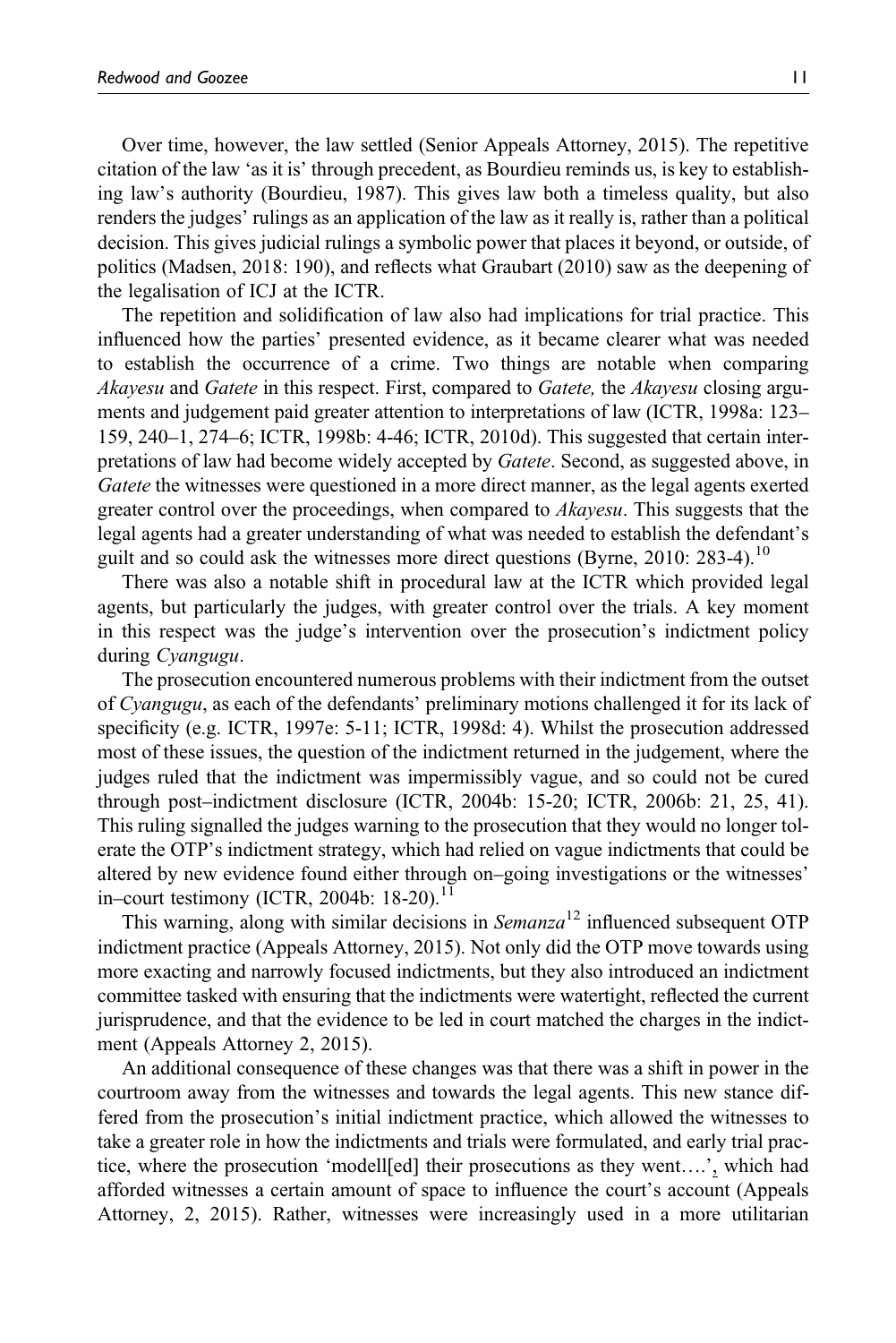manner. This was also reflected in the increasingly interventionist approach adopted by the court's legal agents, which worked to limit and interrupt the witnesses' testimonies, as the court's concern became far more oriented towards producing orderly and efficient trials (Byrne, 2010: 270).<sup>13</sup> This was particularly marked in the judges' approach to the trials, which, as aforementioned, has been variously described as changing to a more 'managerial' (Langer, 836-7), civil law (Meron, 2004); or inquisitorial form of trial management (Combs, 2012). Uniting these accounts is the sense that increasingly the judges took a more interventionist approach to the trials (Byrne, 2010: 296-7; Meron, 2004: 522).

This shift in trial practice was also driven by personnel change. There was a step– change in trial efficiency as the result of the appointment of Adam Dieng as registrar in 2001, Hassan Jallow as prosecutor and Erik Møse as President in 2003 (Mégret, 2016). These agents focused their energies on pursuing more streamlined and efficient trials. Some key changes to trial practice introduced included the creation of trial committees, to ensure that the trials were on track, and informal use of status conferences, where issues between the defence and the prosecution could be settled without resorting to more time–consuming litigation (UNSC, 2003a: 15; UNSC, 2004: 12). Similar changes were seen in each of the tribunal's organs and unifying this was a concerted attempt to produce more efficient proceedings, and to place greater power with the judges to enable them to control proceedings. This was also reflected in the judges' continued revisions of the RPE (UNSC, 2003a: 12, 14; UNGA, 1998: 4).

This section has argued that part of the reason behind the shift in practice at the ICTR, was as a result of legal agents, and particularly the judges, gaining increasing control over the trial process. As Langer (2005: 853) argues, these types of shifts often result from 'competition about which agents and institutions will have more power and responsibilities within this international jurisdiction'. In this instance, this clash resulted in a shift in the significance of different types of authority within the field and can be explained as the result of the legal agents' drawing more effectively on their legal and expert authority. As the field established itself as a legitimate form of criminal justice, this also meant that the legal agents could pay less attention to the role and needs of the witnesses and victims, and, as others have argued, human rights organisations which had influenced the ad hoc tribunals' approach at the outset (Hagan et al., 2006: 602). This, then, saw a correlative diminishing in the value of moral authority within the field.

There was, however, another and more significant driving force behind these changes. This was the consequence of the UNSC's intervention, which heighted the value of delegated authority, and enforced a series of changes in how trials were approached.

# Politicisation

Several scholars reflect on the essentially political nature of ICJ and its institutions (Czarnetsky and Rychlak, 2003; Graubart, 2010; Mégret, 2002). Yet, of interest in this section is Hagan et al.'s (2006: 590) claim that when analysing international courts '[t]he challenge is to theoretically understand the alignment and realignment of external interests and ideologies with court leadership and internal court operations.' Hagan et al. (2006: 603 and 607) demonstrate, in this respect, how US pressure on the ICTY fractured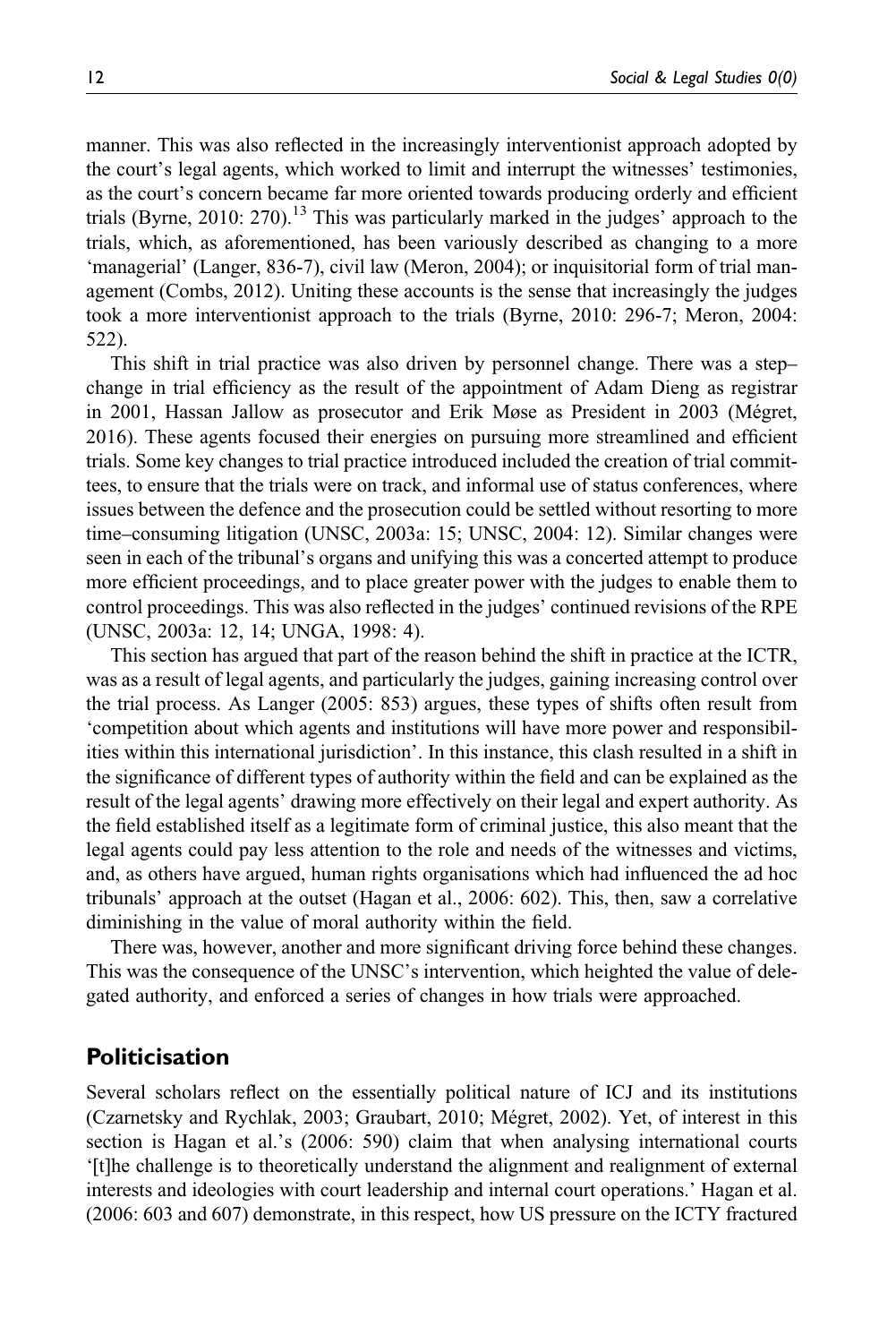the tribunal's legal liberal framework and, saw the imposition of ad hoc legalism and then an attempt at legal exceptionalism (see also Graubart, 2010: 419-20). Building on these ideas, this section argues that the UN's enforcement of a completion strategy played a significant role in the shift in the ICTR's trial practice, heightening the value of delegated authority within the field.

The first decade of the ICTR, and ICTY, saw a marked change in the tribunals' relationship with other UN organs (particularly the UNSC). The ad hoc tribunals were initially seen as a new tool of international peace and security, made particularly attractive as they seemed like a relatively 'economic' and risk-free response to violence and instability (UNSC, 1995). This good will towards the tribunals – and particularly the ICTR – was, however, relatively short-lived, as, to critics, the trials proved to be costly, slow and inefficient (see UNGA, 1996: 7; UNSC, 2001:23). In response, and as a result of a series of other reputational issues, a number of UN organs (particularly the UNSC, UNGA and the Fifth Committee – the subsection of the UN charged with overseeing UN finances) intervened to bring about change. Consequently, in the late 1990s and early 2000s, numerous highly critical reports were published (UNGA, 1997a; UNGA, 2002a; UNGA, 1997b: 2-3, 15-16). These reports focused on how the tribunal could be better managed, with a view to economising the tribunal's practices in terms of both time and resources (UNGA, 1999: 9).

What was notable about these reports was that their suggestions went beyond overcoming clearly bad practice and focused more broadly on changing the way that the tribunal prosecuted the crimes falling within its jurisdiction. For instance, they stated that the judges needed to exert greater control over the trials to make them shorter and more efficient (UNGA, 1999: 18–38). The reports also suggested that the OTP should: cut down the scope of the charges being pursued; focus solely on the senior figures in the genocide; and make greater use of plea agreements and judicial notice (UNGA, 2002a: 2, 11; UNGA, 1999:  $28-30$ .<sup>14</sup> There were also suggestions that specifically called for the tribunal to change its approach to witnesses. Judges were to: exert more control over how witnesses were examined; reduce the number of witnesses called; and make greater use of Rule 92 bis, which allowed written statements to be submitted instead of in–court testimony (UNSC, 2003a:11; UNGA, 2002a: 4, 10; Langer, 2005: 870 and 886). One report produced in 1999 and co–written by Hassan Jallow before he became the ICTR's prosecutor, stated:

Some [witness answers] seem to be evoked by vague, multiple or compound questions and the relative infrequency of objections to them. There appears to be a disposition to tolerate this procedure, *particularly in the case of testimony by victims*, the thought being that allowing them to tell their stories in their own way has a salutary cathartic psychological benefit. In addition, some judges may be *needlessly sensitive* to the potential for criticism if they intervene actively to exercise greater control over the proceedings (UNGA, 1999: 29, emphasis added).

These reports coincided with the period in the late 1990s and early 2000s when the judges' approach to the trials, in particular, shifted to gain greater control over how these proceeded, as the judges, with greater energy, began to curb both the number of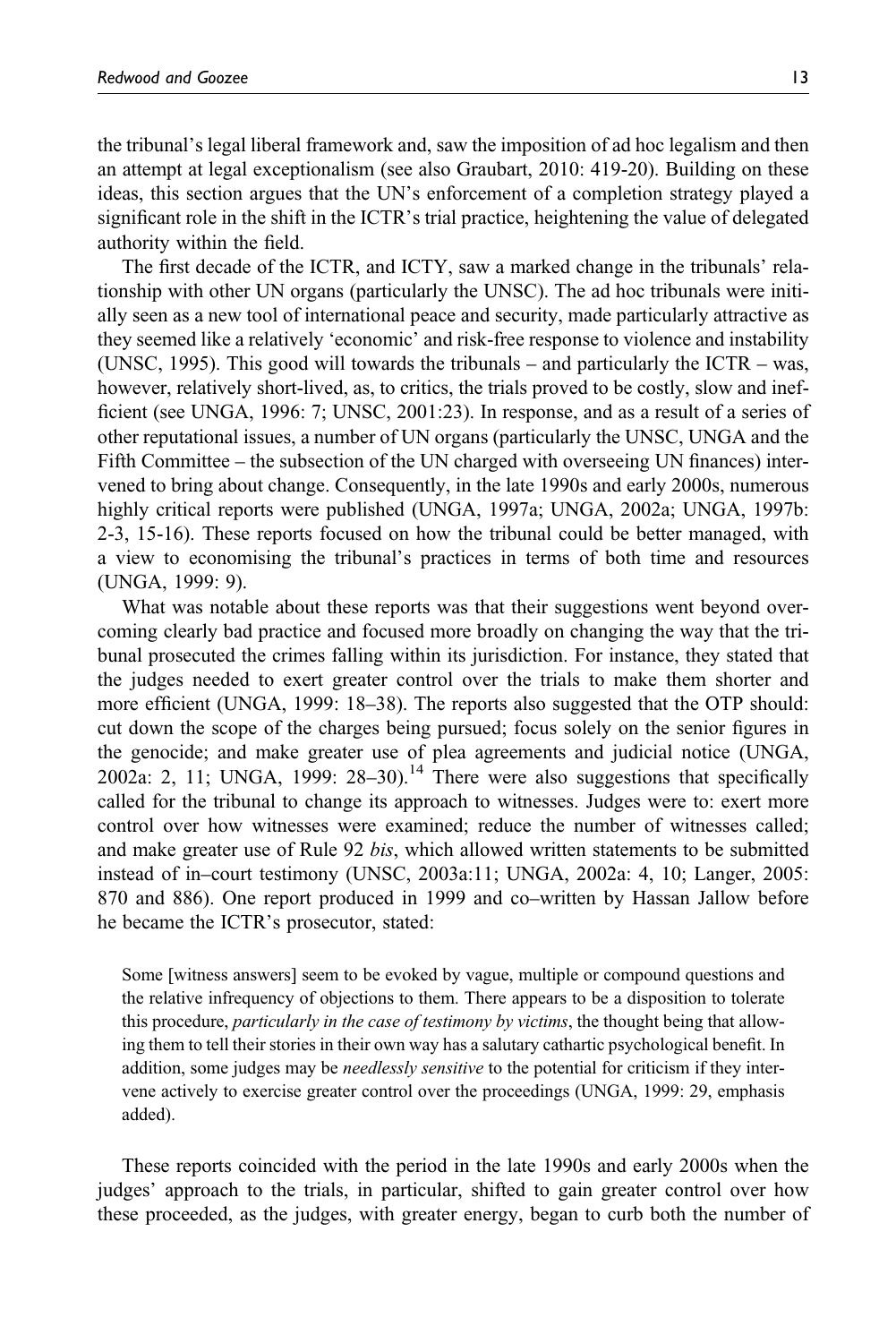witnesses and the length of their testimony (UNSC, 2001: 8; Anonymous 2, 2015). The language that underpinned some judicial decisions showed the impact of this concern with efficiency and costs (see ICTR, 2002b: 104-5). One ruling that ordered a reduction in witnesses stated:

It's no point us having witnesses that are not advancing the issues very much. *Great expense* is involved in bringing these witnesses to the tribunal. Our budget has been seriously cut and so the *issue of economy* has to be taken into consideration as well. We can't just bring witnesses here for the sake of bringing them. (ICTR, 2002a:7, emphasis added).

This 'efficiency drive' accelerated in 2002 when an increasingly dissatisfied UNSC ordered the tribunal, along with the ICTY, to formulate a 'completion strategy' to quickly bring the tribunals to a close (UNGA, 2002b). The strategy was finalised in 2003, and dictated that the OTP finish investigations by 2004, with trials in the first instance concluded by 2008 and appeals by 2010 (UNSC, 2003b: 2). To this end, one of the first changes was the creation of separate prosecutor posts for the ICTR and the ICTY. Hassan Jallow was appointed as ICTR Prosecutor, who, as the above statement suggests, was already concerned with making the OTP's approach more efficient (UNGA, 1999:9; UNSC, 2003b:2). The prosecution subsequently created a new OTP policy that would streamline their prosecutions along the lines suggested in these reports (Senior Member of ICTR Office of the Prosecutor, 2015; UNSC, 2003a: 6,18; UNSC, 2004: 18-19; UNGA, 2002c: 15).

The efficiency drive also contributed to a shift away from using trials as vehicles through which broad histories of the genocide were consciously constructed. The final case to clearly do this was the aforementioned Government 1(Anonymous, 2, 2015). This resulted in two major outcomes. The first was that the appeals chamber took judicial notice of the genocide, which meant it was no longer legally necessary to present a wider picture of the genocide at a national level at subsequent trials (ICTR, 2006a: 13-15). Second, this attempt at a mega–history resulted in an enormous amount of disclosure (as this increased what might be considered relevant exculpatory evidence), which placed the OTP under considerable strain at a point where the OTP was trying to improve its trial efficiency (Anonymous, 2, 2015). This meant that the goal of consciously producing just truth came into conflict with the goal of efficient trials.

The efficiency and economy of the trials, then, came to define the ICTR's approach to 'justice'. Several agents actively contested and condemned this reductive approach. Robinson, defence council in Government 1, for example, submitted a motion that called for President Byron (the Presiding judge in the case) to be barred from deciding on another motion as Robinson feared that his obligation to the completion strategy and efficiency as the then ICTR President would influence his decision to the detriment of the rights of the accused (Defence Council, 2016). Judge Hunt, whilst participating in an interlocutory appeal in *Butare*, argued that the tribunal's focus on efficiency had overridden all other considerations, including the rights of the defendant, which in that instance led him to submit a dissenting opinion (UNSC, 2015: 25). Similarly, at the closing of the tribunal the New Zealand delegate to the UNSC noted that '[a] budget– driven mentality seems to have distorted the conversation about the role and performance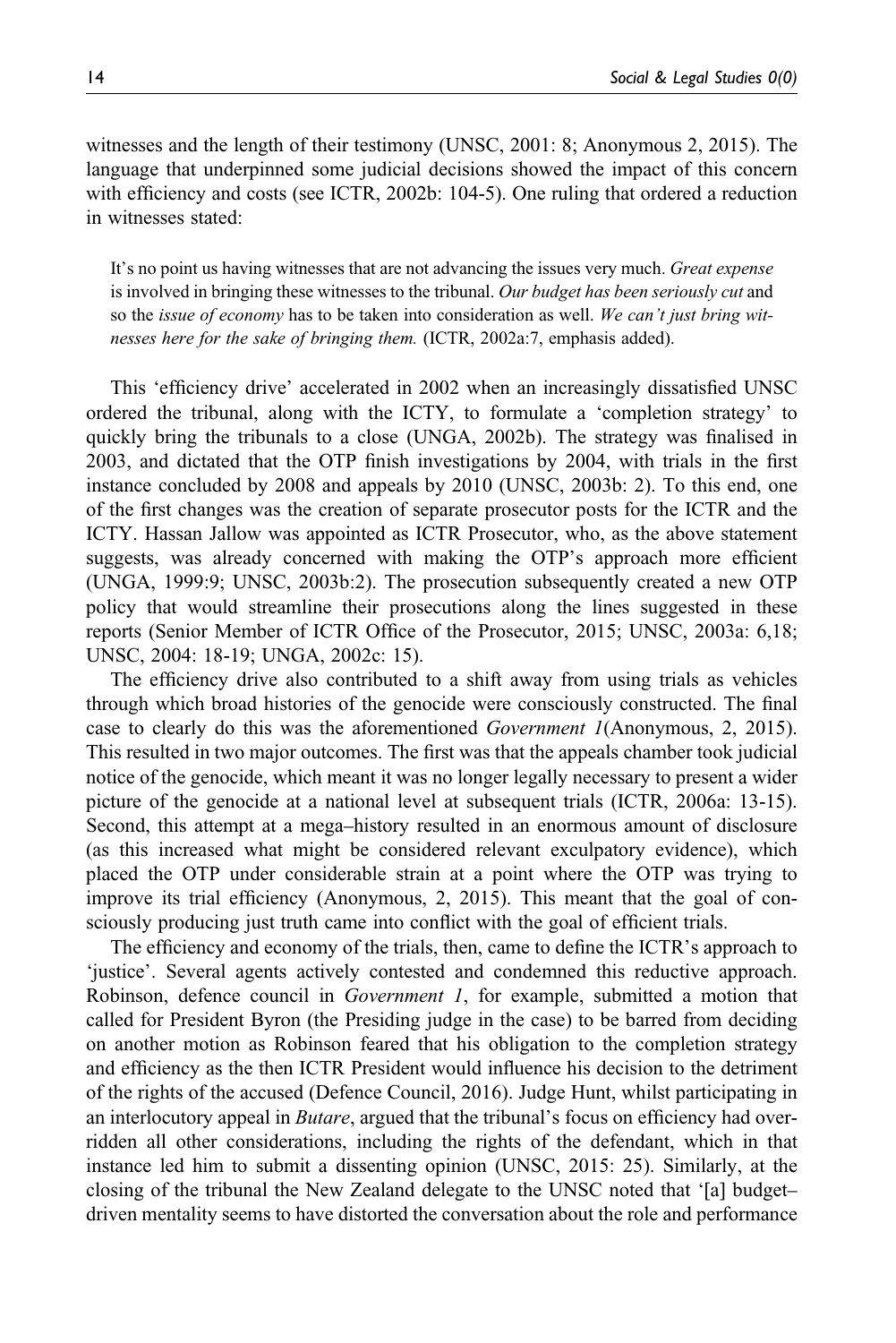of the tribunals' (UNSC, 2015: 26). These were, however, very much dissident voices, and by the end of the tribunal's existence each of the organs seemed committed to the pursuit of lean and efficient justice.

This section has argued that diplomatic agents' innovative intervention (Hagan and Levi, 2005: 1503) led the ICTR to change practice, shifted the field's rules and in the process created a new interpretation of what the field's primary purpose and function was. This, as discussed further below, saw the value of delegated authority increase, as legal agents increasingly advanced their position by pursuing the new principle of efficient, and speedy, justice that the UN demanded.

### Conclusion

This article has made two main arguments. First, we established that the tribunal's approach to trials shifted over the course of its history, from a quasi-restorative understanding of justice to a more strictly retributive model. This saw the extrajudicial goals embedded in the tribunal's initial approach pushed to the periphery as attention focused on trial efficiency, and with this a shift in the power-dynamics in the courtroom away from the witnesses towards the legal agents. Second, we argued that this was the result of both legal agents within the courtroom working to gain greater control over the trials and, more importantly, because of the interests of diplomatic agents outside the courtroom.

This article reaffirms the value of utilising Bourdieu's concept of a field to analysis ICJ and attend to the complex web of agents, both inside and outside the courtroom, which influence practice and shape how this evolves over time. This enabled our close analysis of ICTR trial practice as a key contributor to the emergent field of ICJ in the 1990s. As argued, overtime there was a re–valuation of the different types of authority within the field. In the tribunal's early years, moral authority carried the greatest value. This was in part due to the tribunal's difficulty in creating an international criminal court from scratch with little precedent (limiting access to legal or expert authority) and also due to the rise of a human rights 'victim-centred' discourse and moral authority within the field (Pena and Carayon, 2013: 519). These factors produced a set of rules whereby authority was acquired in part by pursuing a broader strategy that focused on the moral duty of the court as a response to the genocide and provided a greater role for the victims at the trials. The effects of this were best seen with the decision to allow the prosecution to amend the Akayesu indictment after the testimonies of Witness H and Witness J, even though the prosecution's case had all but ended – a move pushed for by a human rights organisation and Judge Pillay, who was particularly attentive to the question of gender justice. As Danner and Martinez (2005: 132-7) argue, the ICTR's early years witnessed an intrusion of human rights methodologies which led to more progressive interpretations of law.

As the tribunal progressed, legal, delegated, and to an extent expert, authority superseded moral authority due to the coming together of two different groups of agents within the field. First, and most important, was the intervention of diplomatic agents. As noted above, the UNSC increasingly wanted the ICTR to close as quickly as possible. Second, and connected, there was a solidifying of the law and increasingly the presence of legal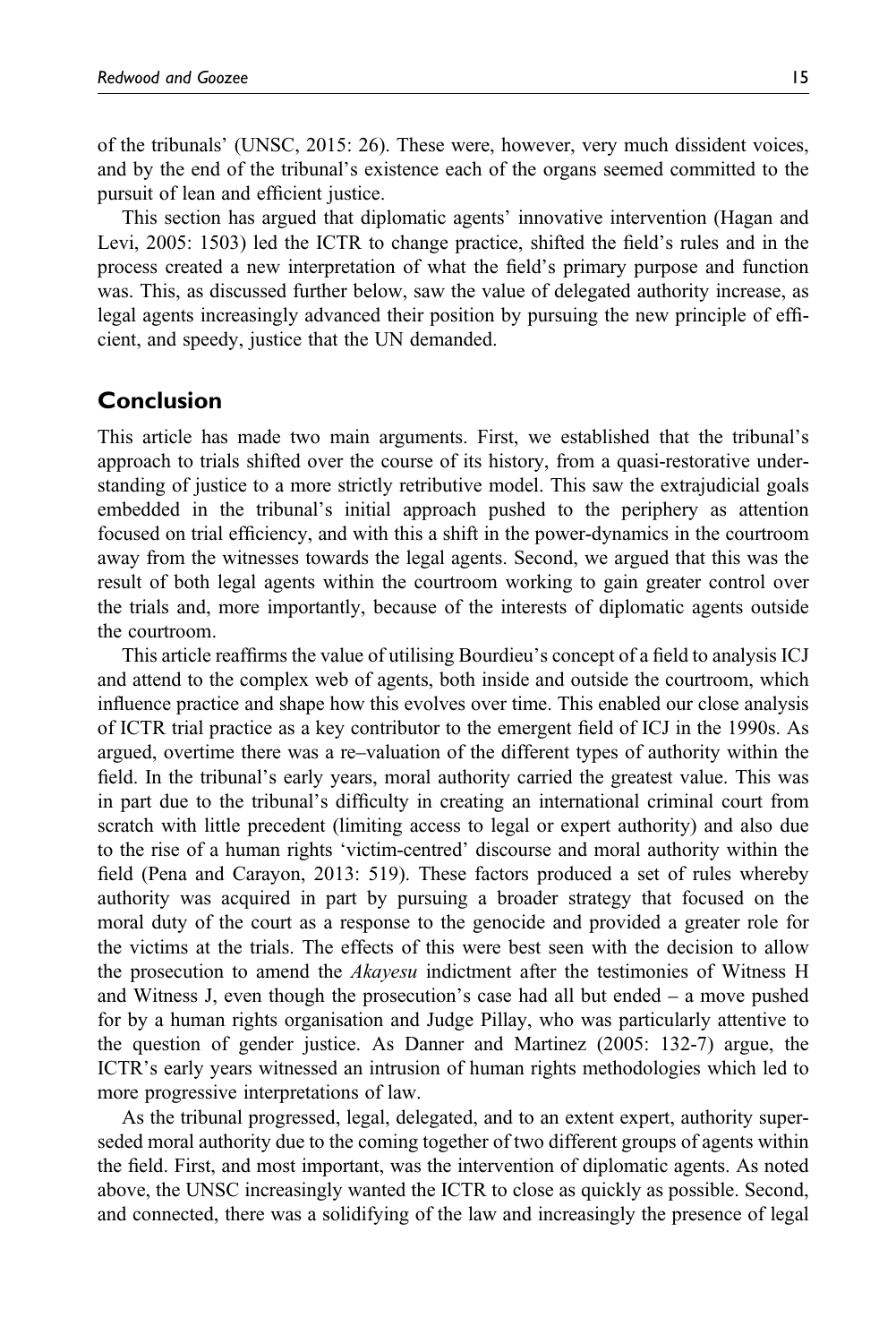agents with greater access to legal and expert authority. Such agents included Erik Møse, but perhaps most important here was the appointment of Hassan Jallow as the first prosecutor to serve the ICTR exclusively. Both legal and diplomatic agents successfully pushed for more efficient trials. For the tribunal's legal agents, this meant both acquiring greater amounts of legal and expert authority – as the trials came to resemble a more coherent and familiar form of legal practice – but also satisfying the UNSC's demands for efficiency, and so drawing more effectively on delegated authority also.

As such, the article also offers two, somewhat contradictory, reflections about the role of ICJ in the international system. On the one hand, the findings about the ICTR's approach to justice in its final years aligns with a now familiar critique: advocates of international courts continue to overpromise on what trials can achieve and problematically claim to speak for victims as a source of legitimacy (Clarke, 2019). Yet, on the other, it has highlighted the performative nature of ICJ. This has important implications for the future: Namely, that a reductionist vision of justice, which we would argue is also visible at the ICC (e.g. Pena and Carayon, 2013) need not necessarily persist It is possible, then, to perform ICJ differently.

### Author's Note

Hannah Goozee is now affiliated with the Department of History and Art History, Utrecht University, Utrecht, The Netherlands.

#### Declaration of Conflicting Interests

The author declared no potential conflicts of interest with respect to the research, authorship, and/or publication of this article.

#### Funding

ESRC Post-Doctoral Fellow (ES/S01117X/1); ESRC PhD Research Grant (no grant code).

# ORCID iD

Henry Redwood **b** <https://orcid.org/0000-0002-8086-6917>

#### **Notes**

- 1. The ICTR was replaced with the Residual Mechanism for the International Criminal tribunal's, which continued the residual work of the court.
- 2. Since the ICTR closed, only three books have been published: Redwood, 2021; Eltringham, 2020; Magnarella, 2018.
- 3. Hagan et al explore similar dynamics in the early stages of the ICTY (2006).
- 4. Overtime, these more progressive interpretations of sexual violence jurisprudence were replaced with more conservative readings (Redwood, 2020).
- 5. A number of interviewees also noted that the indictments shifted over time, from including a broad (and sometimes chaotic) spread of charges to being more tightly focused. ICTR Senior Appeals Attorney 2 (2015).
- 6. Similarly, in cases which included second and third indictments, the number of charges also reduced. This is based on trial data available at:<https://unictr.irmct.org/en/cases> accessed 05/ 01/2021.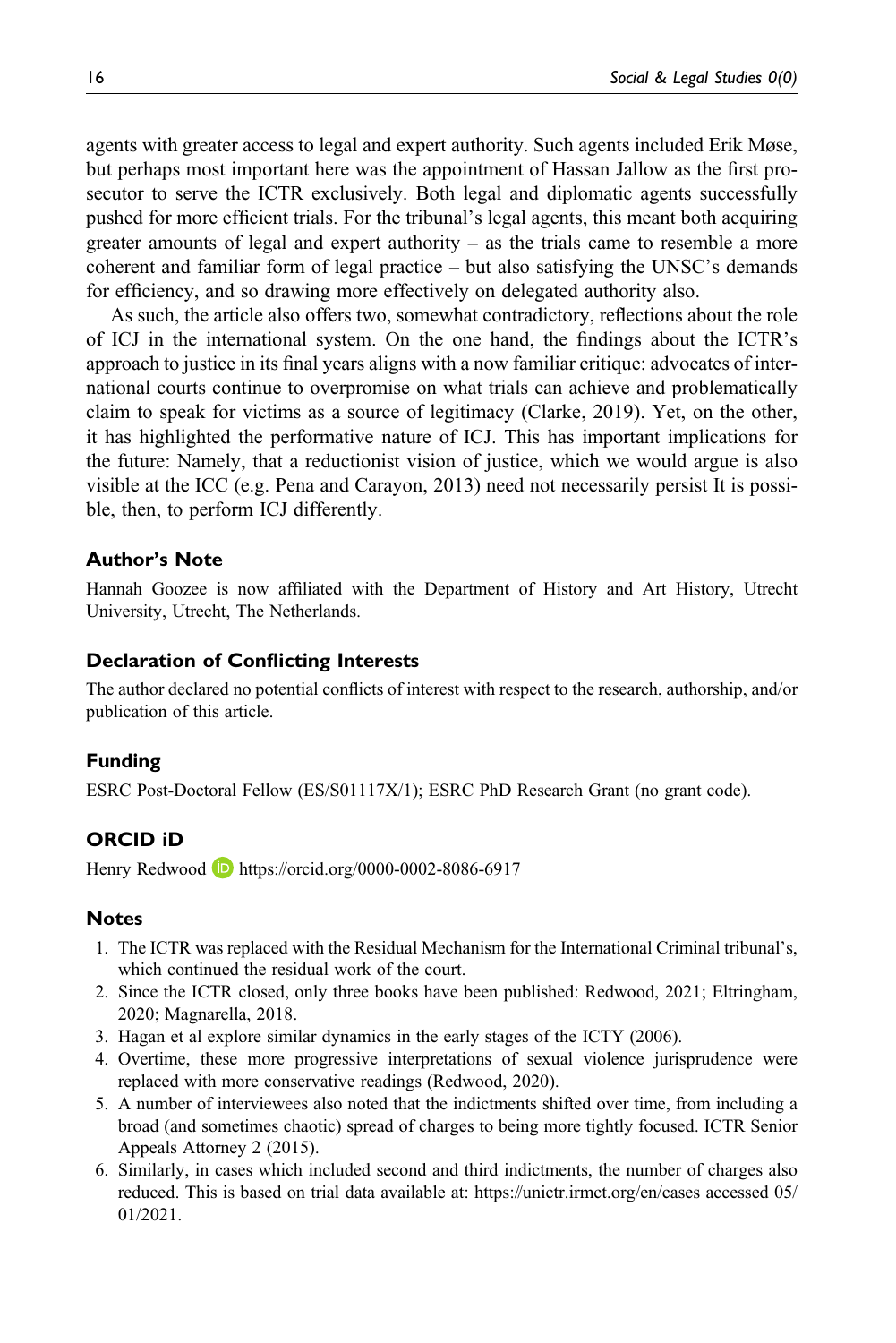- 7. Moreover, as argued elsewhere, some of the other practice which appeared to show a level of sensitivity towards the witnesses' experiences were relatively short-lived or superficial (Redwood, 2020).
- 8. Interestingly, defence witnesses do not demonstrate the same trend, maintaining a consistent average between 45 and 50. This average is also brought up considerably by the number of defence witnesses used in the larger trials, for example 160 defence witnesses were presented during the trial of Bagosora et al. (Military I) Available at: [https://unictr.irmct.org/en/cases/ictr-](https://unictr.irmct.org/en/cases/ictr-98-41)[98-41](https://unictr.irmct.org/en/cases/ictr-98-41) Accessed 5th January 2021.
- 9. Similarly, this average is skewed by larger, multi-defendant trials.
- 10. For an example of the directness of questioning, see ICTR, 2009b: 14–30.
- 11. Judge Dolenc went further and argued whole of the indictment should have been thrown out (ICTR, 2004b; see also ICTR, 2006b: 131).
- 12. The Cyangugu Appeals Chamber reinforced this message as they overturned the finding that Imanishimwe was responsible for genocide, because the prosecution had failed to properly plead this allegation in the indictment. ICTR, 2006c: 13, 37. 13 and 37.
- 13. Byrne (2010, 248-303) conversely argues that whilst the substantive jurisprudence became more settled over the course of both ad hoc tribunals, there was greater ambiguity, and therefore flexibility, in how procedural rules were applied. However, it is notable that her data set finishes in 2002 – the cusp of when this article argues the significant changes occurred.
- 14. This again prioritised speed and efficiency over other potential goals. Pleas, for instance, produce a particularly narrow historical record, since most of the cases and alleged crimes are discarded to get a confession.

### **References**

Adeogun-Phillips C  $(6^{th}$  November 2008) Interviewed in Friedman B, Nathan L P and Utter R (eds) Voices from the Rwanda Tribunal. University of Washington. Available at: [http://www.](http://www.tribunalvoices.org/) [tribunalvoices.org/](http://www.tribunalvoices.org/) (accessed 05 November 2021)

Anonymous 2 (2015) Interviewed by Redwood H.

- Appeals Attorney (2015) Interviewed by Redwood H.
- Appeals Attorney 2 (2015) Interviewed by Redwood H.

Appeals Judge (2016) Interviewed by Redwood H.

- Bassiouni C (2005) The perennial conflict between international criminal justice and realpolitik. Georgia State University Law Review 22(3): 541–560.
- Bourdieu P (1987) The force of Law: Toward a sociology of the juridical field. The Hastings Law Journal 38(5): 805–853.
- Bourdieu P (1995) Outline of A Theory of Practice. Cambridge: Cambridge University Press.
- Byrne R (2010) The New public international lawyer and the hidden Art of international criminal trial practice. Connecticut Journal of International Law 243(25): 243–303.
- Clark P (2018) Distant Justice: The Impact of the International Criminal Court on African Politics. Cambridge: Cambridge University Press.
- Clarke K (2019) Affective justice: The racialized imaginaries of international justice. PoLAR 42(2): 244–257.
- Clarke K, Knottnerus AS and Volder De (2016) Africa and the ICC: Perceptions of Justice. Cambridge: Cambridge University Press.
- Combs N (2012) Legitimizing international criminal justice: The importance of process control. Michigan Journal of International Law 33(2): 321–382.
- Czarnetsky J and Rychlak R (2003) An empire of Law: Legalism and the international criminal court. Notre Dame Law Review 79(1): 55–126.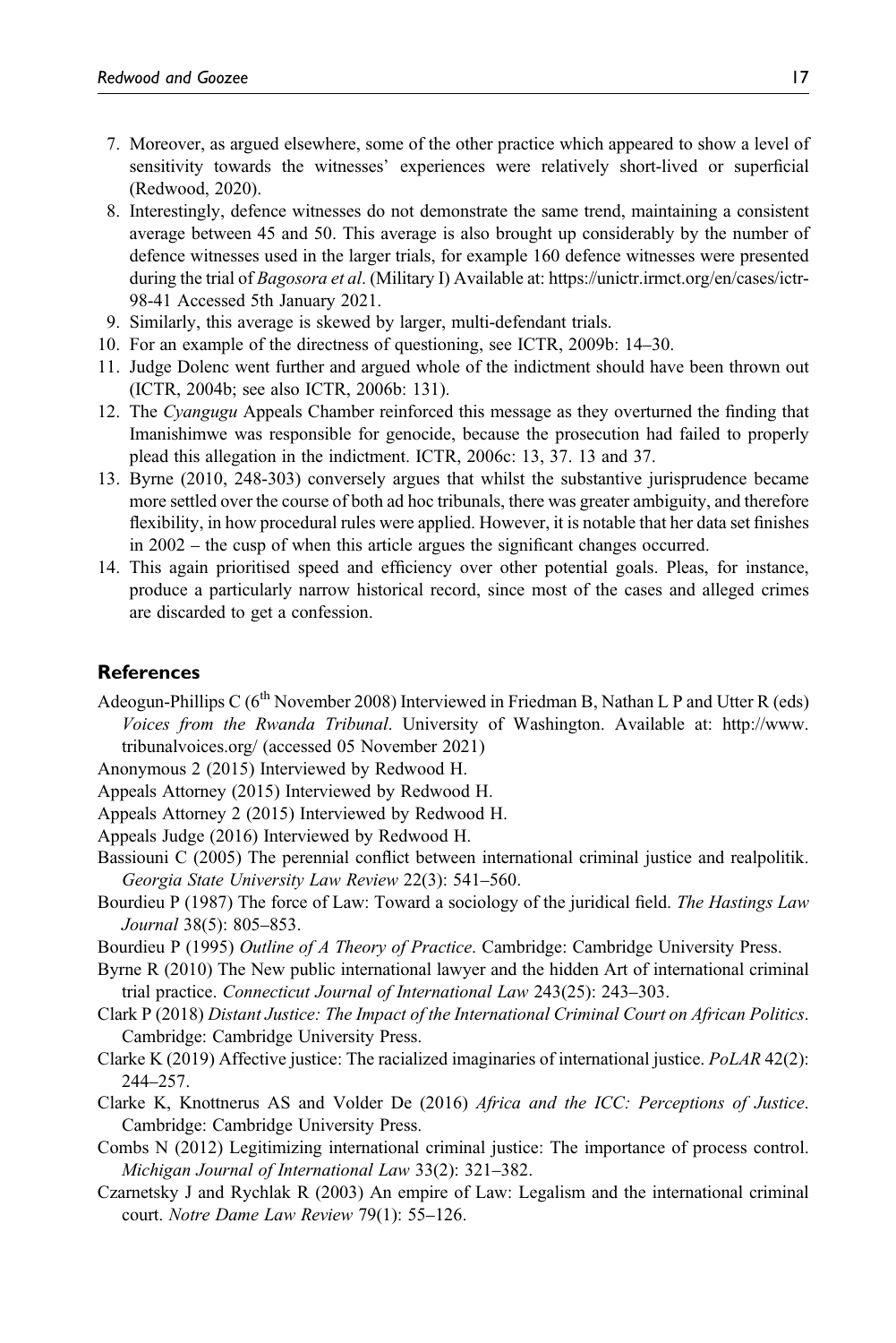- Danner A and Martinez J (2005) Guilty associations: Joint criminal enterprise, command responsibility, and the development, and the development of international criminal Law. California Law Review 93(1): 75–169.
- Defence Council (2016) Interviewed by Redwood H.
- Dembour M-B and Haslam E (2004) Silencing hearings? Victim–witnesses at War crime trials. European Journal of International Law 15(1): 151–177.
- Dezalay Y (1986) From mediation to pure Law: Practice and scholarly representation within the legal sphere. International Journal of the Sociology of Law 14: 89-107.
- Dixon P and Tenove C (2013) International criminal justice as a transnational field: Rules, authority and victims. International Journal of Transitional Justice 7(3): 393–412.
- Drumbl M (2005) Pluralising international criminal justice: From nuremberg to The Hague. Michigan Law Review 103(6): 1295–1328.
- Egbe W (2008) Interviewed in Friedman B, Nathan L P and Utter R (eds) Voices from the Rwanda Tribunal. University of Washington. Available at:<http://www.tribunalvoices.org/> (accessed 20 November 2021)
- Eltringham N (2009) "We are not a truth commission": Fragmented narratives and the historical record at the international criminal tribunal for Rwanda. Journal of Genocide Research 11(1): 55–79.
- Eltringham N (2014) ''when We walk Out, what Was It All about?": Views on New beginnings from within the international criminal tribunal for Rwanda. Development and Change 45(3): 543–564.
- Eltringham N (2019) Genocide Never Sleeps Living Law at the International Criminal Tribunal for Rwanda. Cambridge: Cambridge University Press.
- Findlay M (2013) International and Comparative Criminal Justice: A Critical Introduction. London: Routledge.
- Findlay M and Henham R (2005) Transforming International Criminal Justice: Retributive and Restorative Justice. Abingdon: Routledge.
- Fish S (1993) The Law wishes to have a formal existence. In: Sarat A and Kearns TR (eds) The Fate of Law. Michigan: University of Michigan Press, 159–208.
- Friedman B, Nathan L P and Utter R (eds) (2008) Voices from the Rwanda Tribunal. University of Washington. Available at:<http://www.tribunalvoices.org/> (accessed 20 November 2021)
- Foucault M (1972) The Archaeology of Knowledge and the Discourse on Language, Translated by Alan Sheridan. New York: Pantheon Books.
- Goldstone R (1995) Justice as a tool for peace–making: Truth commissions and international criminal tribunals. Journal of International Law and Politics 28: 485–504.
- Goozee H (2020) ICTR Trial Data Report, October 2020. Report on file with author.
- Graubart J (2010) Rendering global criminal Law an instrument of power: Pragmatic legalism and global tribunals. Journal of Human Rights 9(4): 409–426.
- Hagan J and Levi R (2005) Crimes of War and the force of Law. Social Forces 83(4): 1499–1534.
- Hagan J, Levi R and Ferrales G (2006) Swaying the hand of justice: The internal and external dynamics of regime change at the international criminal tribunal for the former yugoslavia. Law & Social Inquiry 31(3): 585–616.
- Hinton A (2012) Transitional Justice: Global Mechanisms and Local Realities After Genocide and Mass Violence. Piscataway: Rutgers University Press.
- ICTR (1994) S/RES/955, ICTR Statute, 08/11/1994.
- ICTR (1997a) Prosecutor v. Jean-Paul Akayesu, Case No. ICTR–96–4, CONTRA001186, Akayesu – Transcript of 27/1/1997.
- ICTR (1997b) ICTR–96–4, CONTRA001195, Akayesu Transcript of 6/3/1997.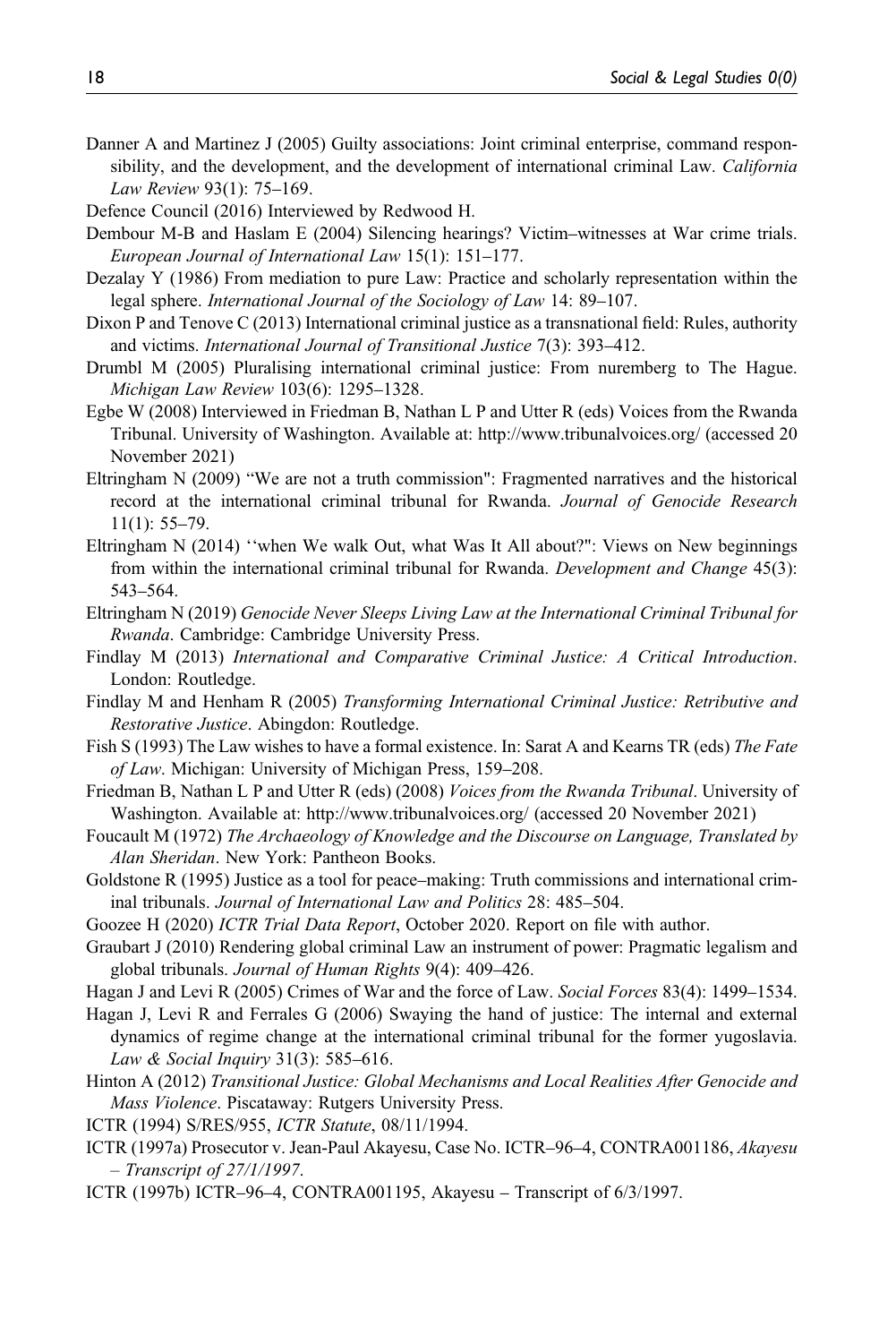- ICTR (1997c) ICTR–96–4, ICTR–96–4–0183, Akayesu Amicus Brief Respecting Amendment of the Indictment and Supplementation of the Evidence to Ensure the Prosecution of Rape and Other Sexual Violence within the Competence of the Tribunal, 28/05/1997.
- ICTR (1997d) ICTR–96–4, CONTRA001212, Akayesu Transcript of 17/6/1997 Motion, 17/06/ 1997.
- ICTR (1997e) Prosecutor v. André Ntagerura, Case No. ICTR–96–10, ICTR–96–10A–0194, Ntagerura – Preliminary Motion (Defects in the Indictment), 21/04/1997.
- ICTR (1998a) ICTR, 1998. ICTR–96–4–0459/1, Akayesu Judgement, 02/09/1998.
- ICTR (1998b) ICTR–96–4, CONTRA001236, Akayesu Transcript of 23/3/1998.
- ICTR (2000) Prosecutor v. André Ntagerura, Emmanuel Bagambiki and Samuel Imanishimwe, Case No. ICTR–99–46, TRA000209, [Cyangugu] – Ntagerura et al. – Redacted Transcript of 20/09/2000.
- ICTR (2002a) ICTR–99–46, TRA001601/2, [Cyangugu] Ntagerura et al. Redacted Transcript of 28/03/2002.
- ICTR (2002b) ICTR–99–46, TRA000526/2, [Cyangugu] Ntagerura et al. Redacted Transcript of 12/03/2002.
- ICTR (2003a) Prosecutor v. Jean Baptiste Gatete, Case No. ICTR–00–61, ICTR–00–61–0022, Gatete – Prosecutor's Response to the Defense Preliminary Motion Challenging Defects in the form of the indictment Pursuant to Rule 72, 09/05/2003.
- ICTR (2004a) ICTR–00–61–0029, Gatete, Decision on Defence Preliminary Motion, 29/03/2004.
- ICTR (2004b) ICTR–99–46, ICTR–99–46–0599/1, Trial Judgement the Prosecutor V. André Ntagerura Emmanuel Bagambiki Samuel Imanishimwe, 25/02/2004.
- ICTR (2006a) Prosecutor v. Édouard Karemera, Matthieu Ngirumpatse and Joseph Nzirorera (Government 1), Case No. ICTR-98-44, ICTR–98–44–2411/1, Karemera et al. – Decision on Prosecutor's Interlocutory Appeal of Decision on Judicial Notice, 16/06/2006.
- ICTR (2006b) ICTR–99–46, ICTR–99–46–1735/2, Cyangugu Appeal Judgement, 07/07/2006.
- ICTR (2006c) ICTR–99–46, TRA003809/1, [Cyangugu] Ntagerura et al. Redacted Transcript of 07/07/2006 – Appeals Judgement, 07/07/2006.
- ICTR (2009a) ICTR–00–61, ICTR–00–61–0073, Gatete Decision on Defence Motion Concerning Defects in the Amended indictment, 03/07/2009.
- ICTR (2009b) ICTR–00–61, TRA005459, Gatete Redacted Transcript of 05/11/2009, 05/11/ 2009.
- ICTR (2009c) ICTR–00–61, TRA005491/2, Gatete Redacted Transcript of 03/11/2009.
- ICTR (2010a) ICTR–00–61, TRA005152/1, Gatete Redacted Transcript of 08/03/2010.
- ICTR (2010b) ICTR–00–61, TRA005147/1, Gatete Redacted Transcript of 09/03/2010.
- ICTR (201°c) ICTR-97-36A-T, Prosecutor vs. Yussaf Munyakazi Judgement and Sentence, 5/07/ 2010.
- ICTR (2010d) ICTR–00–61, TRA005592, Gatete Redacted Transcript of 08/11/2010.
- ICTR (2011) ICTR–00–61, ICTR–00–61–0240/1, Gatete Judgement and Sentence, 31/03/2011.
- ICTR Judge (2015) Interviewed by Redwood H.
- ICTR Senior Appeals Attorney 2 (2015) Interviewed by Redwood H.
- Kelsall T (2010) Culture Under Cross-Examination: International Justice and the Special Court for Sierra Leone. Cambridge: Cambridge University Press.
- Kennedy D (1997) A Critique of Adjudication (fin de Siècle). London: Harvard University Press.
- Kerr R (2004) The International Criminal Tribunal for the Former Yugoslavia: An Exercise in Law, Politics, and Diplomacy. Oxford: Oxford University Press.
- Langer M (2005) The rise of managerial judging in international criminal Law. The American Journal of Comparative Law 53(4): 835–909.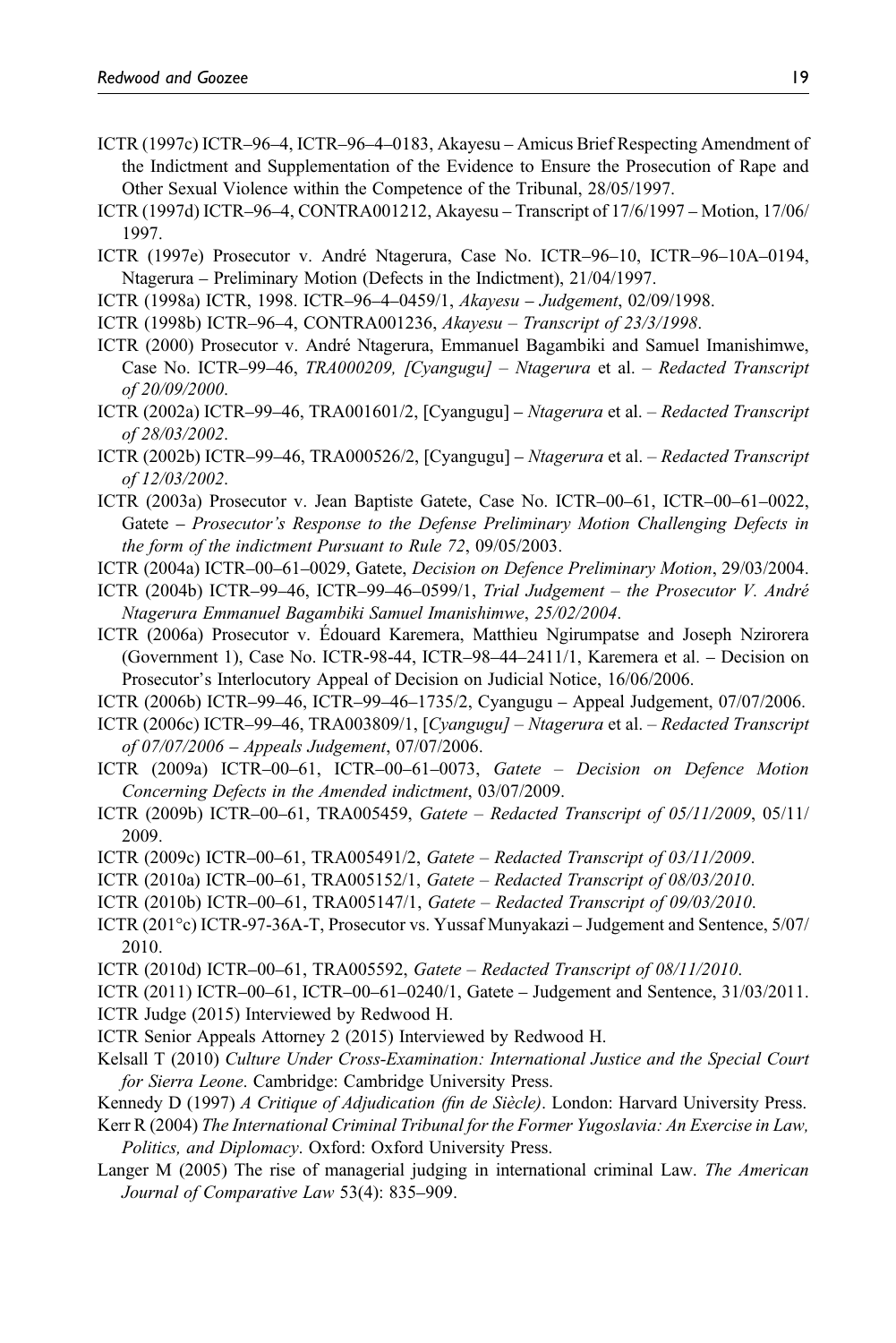- Madsen M (2018) Reflexive sociology of international Law: Pierre bourdieu and the globalization of Law. In: Von Hofmannsthal MH and Lang A (eds) Research Handbook on the Sociology of International Law. Cheltenham: Edward Elgar Publishing Limited, pp. 189–208.
- Magnarella P (2018) Justice in Africa: Rwanda's Genocide, Its Courts and the UN Criminal Tribunal Rwanda's Genocide, Its Courts and the UN Criminal Tribunal. London: Routledge.
- McEvoy K (2007) Beyond legalism: Towards a thicker understanding of transitional justice. Journal of Law and Society 34(4): 411–440.
- Mégret F (2002) The politics of international criminal justice. European Journal of International Law 13(5): 1261–1284.
- Mégret F (2016) International Criminal Justice as a Juridical Field. Champ Pénal/Penal Field 2016. Availabe at: https://journals.openedition.org/champpenal/9284 (accessed 19 December 2017).
- Meron T (2004) Procedural evolution in the ICTY. Journal of International Criminal Justice 2(2): 520–525.
- Moghalu K (2005) Rwanda's Genocide: The Politics of Global Justice. Basingstoke: Palgrave Macmillan.
- Moore J (2016) 'This Is the Story a UN Court Didn't Want Three Rape Survivors to Tell'. Buzzfeed. Available at: https://www.buzzfeed.com/jinamoore/this-is-the-story-a-un-court-didnt-want-threerape-survivors?utm\_term=.efwZxxYY8#.jawdwwrrm (accessed 16 January 2017).
- Otto D (2009) International Law and its Others. Cambridge: Cambridge University Press.
- Palmer N (2015) Courts in Conflict: Interpreting the Layers of Justice in Post-Genocide Rwanda. Oxford: Oxford University Press.
- Pena M and Carayon G (2013) Is the ICC making the most of victim participation? International Journal of Transitional Justice 7(3): 518–535.
- Peskin V (2008) International Justice in Rwanda and the Balkans: Virtual Trials and the Struggle for State Cooperation. Cambridge: Cambridge University Press. 2008.
- Redwood H (2020) 'Archiving (In) justice: Building Archives and Imagining Community,' Millennium.<https://journals.sagepub.com/doi/abs/10.1177/0305829820935175>
- Redwood H (2021) The Archival Politics of International Courts. Cambridge: Cambridge University Press. [https://www.cambridge.org/core/books/archival-politics-of-international](https://www.cambridge.org/core/books/archival-politics-of-international-courts/02DB53C8BEABB76587E5B0A03AB29863)[courts/02DB53C8BEABB76587E5B0A03AB29863](https://www.cambridge.org/core/books/archival-politics-of-international-courts/02DB53C8BEABB76587E5B0A03AB29863)
- Reus-Smit C (ed) (2004) The Politics of International Law. Cambridge: Cambridge University Press.
- Rodman K (2014) Justice as a dialogue between Law and politics. *Journal of International* Criminal Justice 12(3): 437–469.
- Senior Appeals Attorney (2015) Interviewed by Redwood H.
- Senior Member of ICTR Office of the Prosecutor (2015) Interviewed by Redwood H.
- Shklar JN (1986) Legalism: Law, Morals, and Political Trials. Cambridge: Mass.: Harvard University Press.
- UNGA (1996) A/51/PV.78, 51<sup>st</sup> Session: 78<sup>th</sup> Plenary Meeting, 10/12/1996.
- UNGA (1997a) A/51/789, Financing of the ICTR: Report of the Secretary–General on the Activities of the office of internal Oversight Services, 06/02/1997.
- UNGA (1997b) A/52/582–S/1997/868, Report of the International Criminal Tribunal for the Prosecution of Persons Responsible for Genocide and Other Serious Violations of International Humanitarian Law Committed in the Territory of Rwanda and Rwandan Citizens Responsible for Genocide and Other Such Violations Committed in the Territory of Neighbouring States between 1 January and 31 December 1994, 13/11/1997.
- UNGA (1998) A/53/429, Report of the International Criminal Tribunal for the Prosecution of Persons Responsible for Genocide and Other Serious Violations of International Humanitarian Law Committed in the Territory of Rwanda and Rwandan Citizens